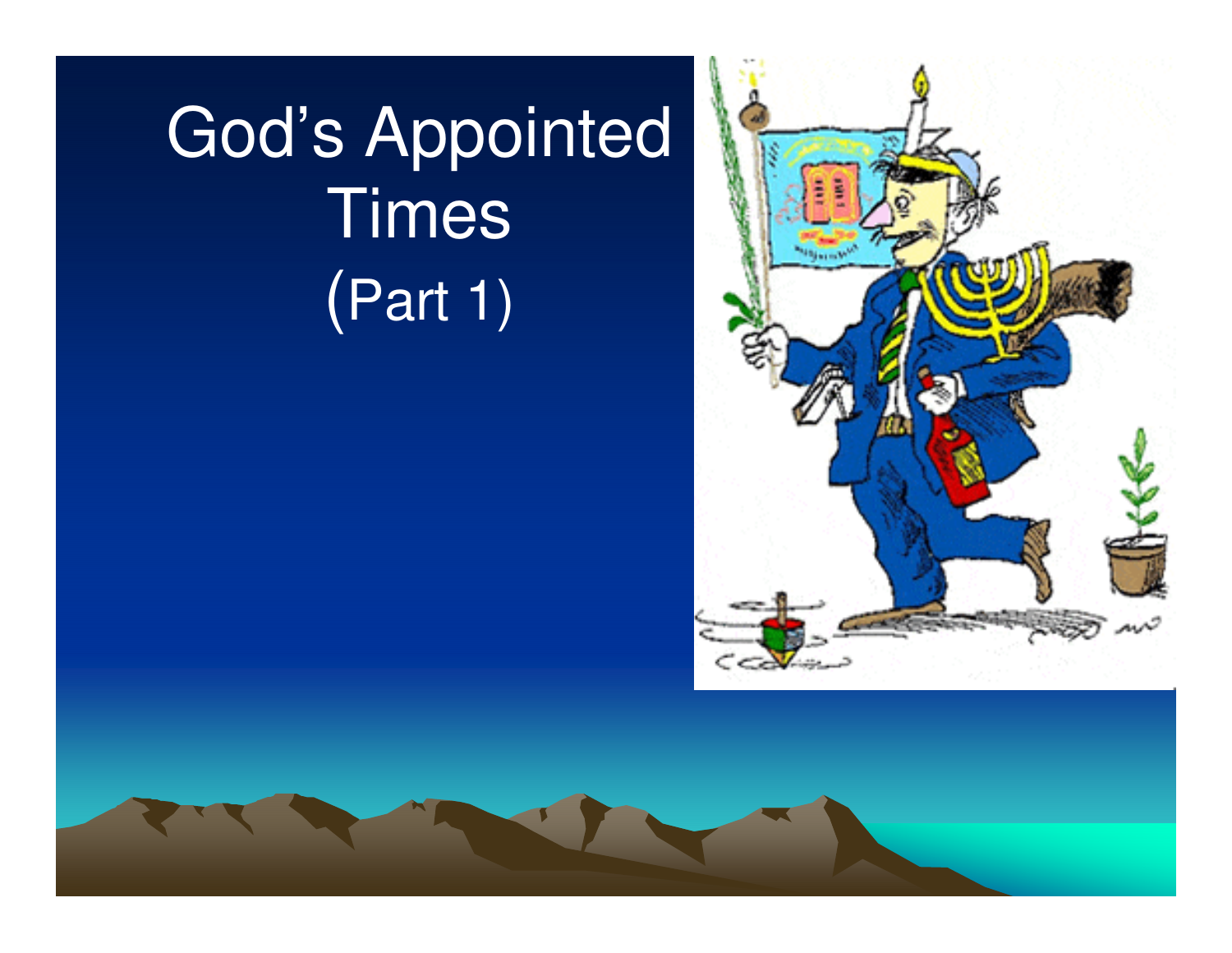If a person is in Christ, in the Messiah, he/she is a New Creation… (2 Cor. 5:17)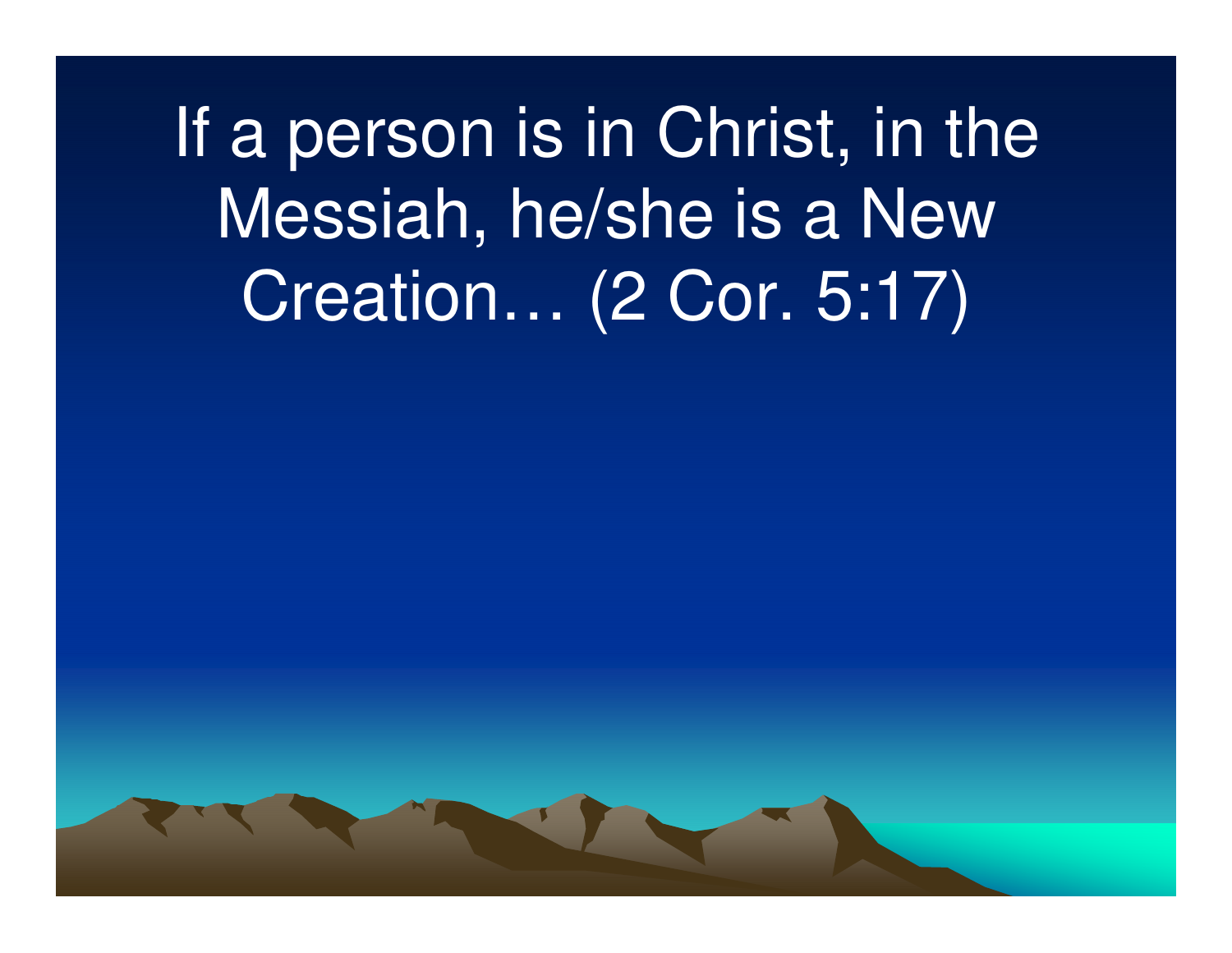Our Precious Savior, the Messiah, the Savior of the World… as a Human was of the genetic stock of Isreal… a Hebrew… a Jew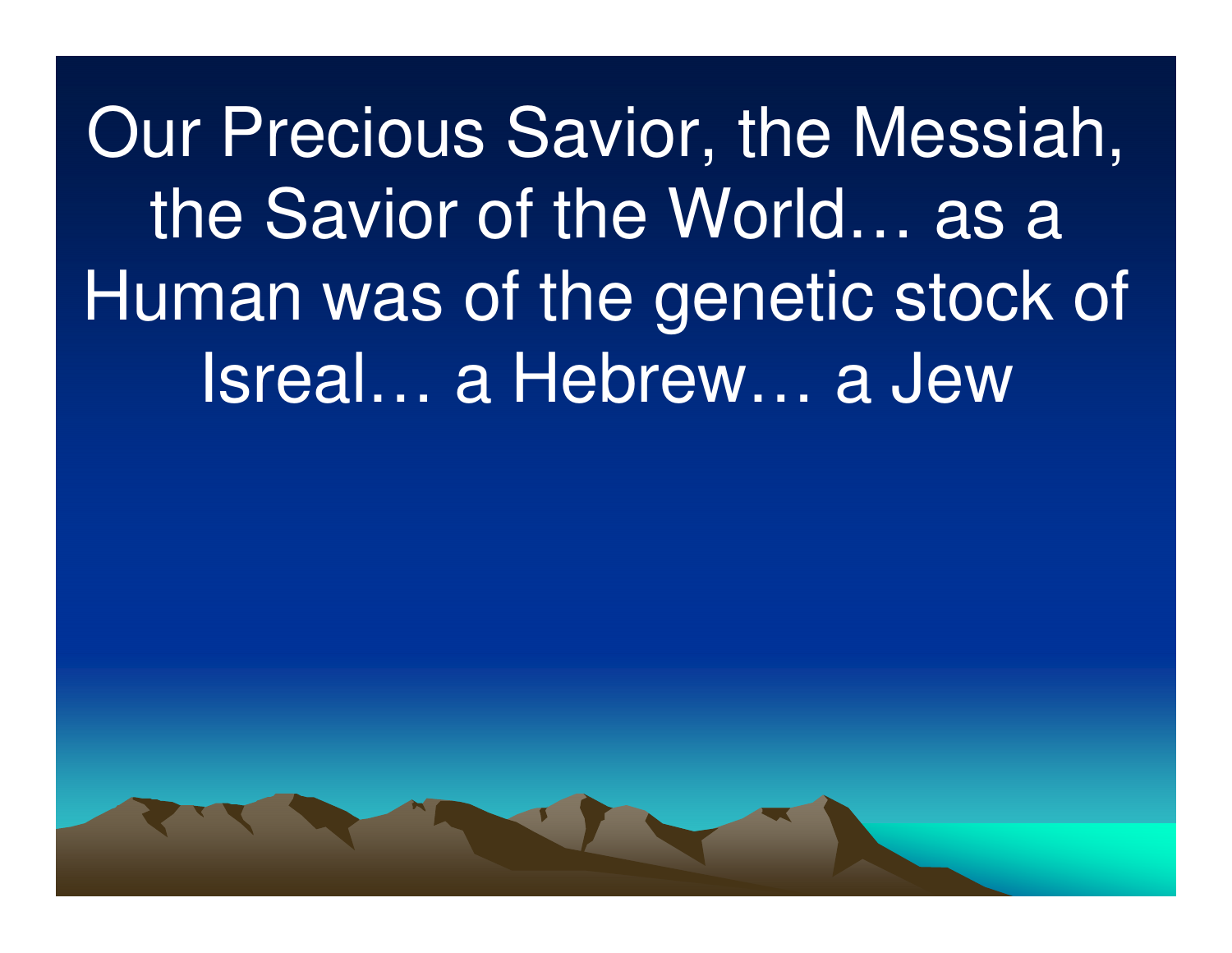All the Apostles (the 12 and Saul / Paul were also of the genetic stock of Isreal… Hebrew… Jewish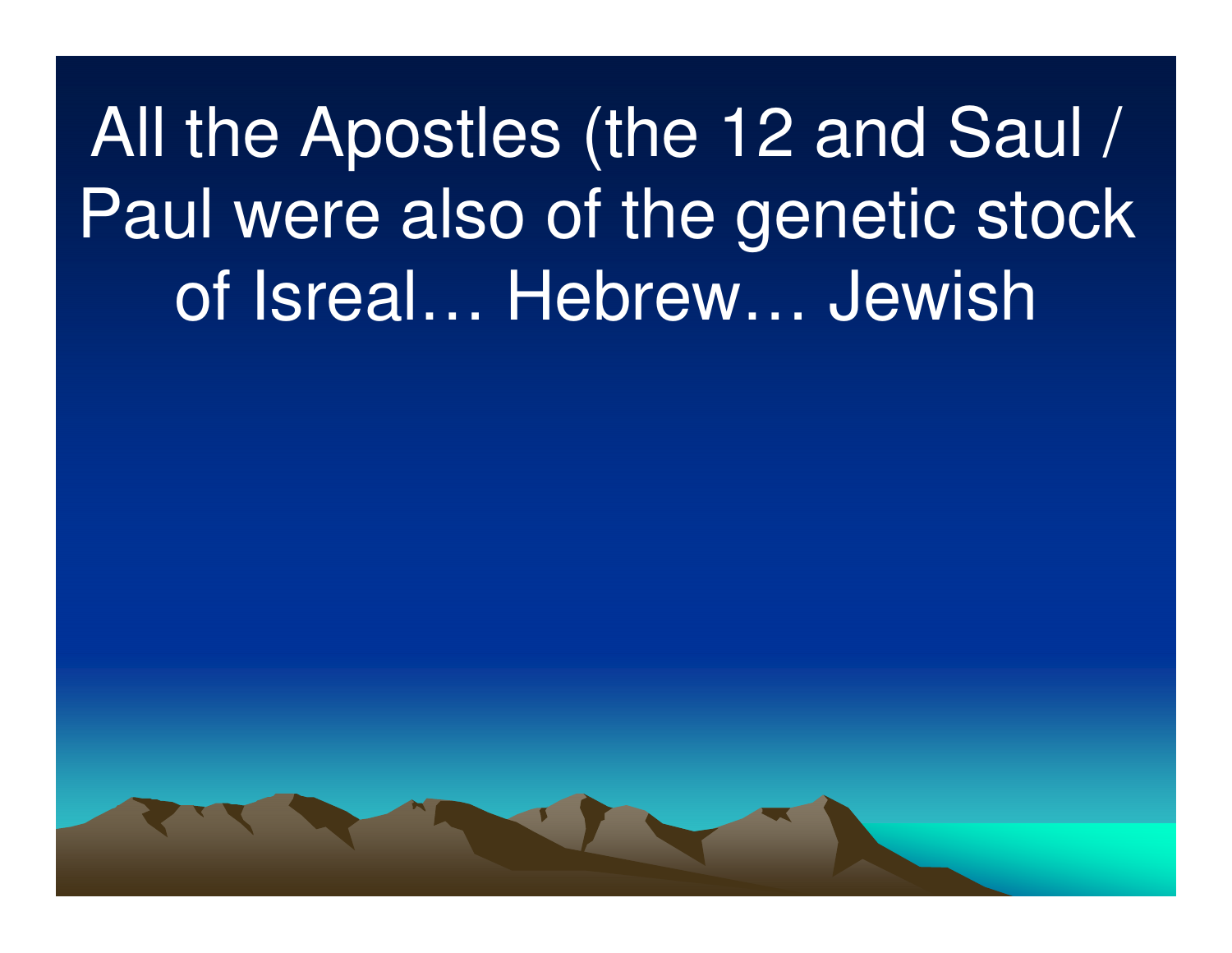The Bible itself… Old and New Testaments… written by Inspired people of Israel... Hebrew... Jewish (except for Luke/Acts…)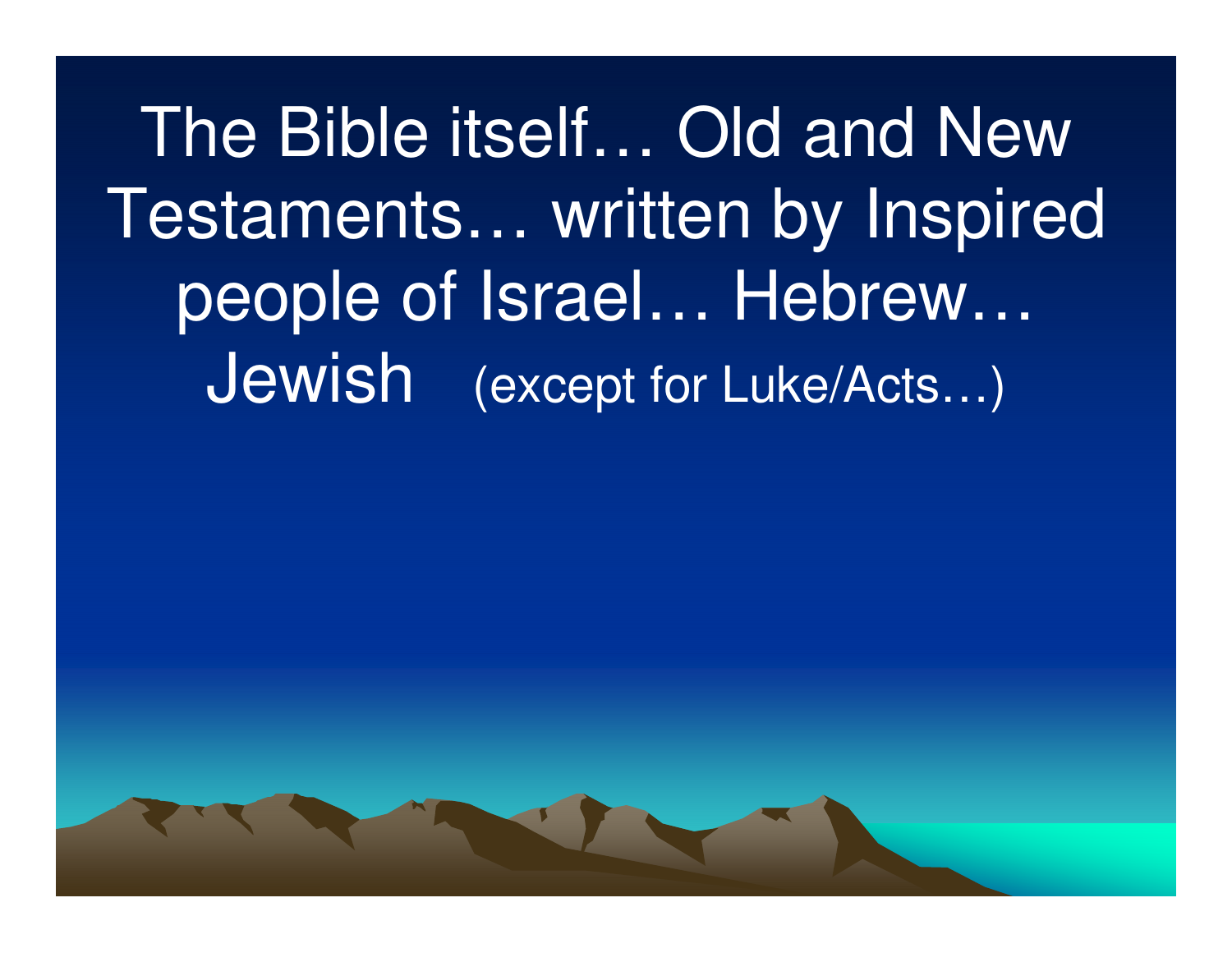**Romans 3:1-2** Then what advantage has the Jew? Or what is the benefit of circumcision? (2) Great in every respect. First of all, that **they** were **entrusted with the oracles of God**. [NASB]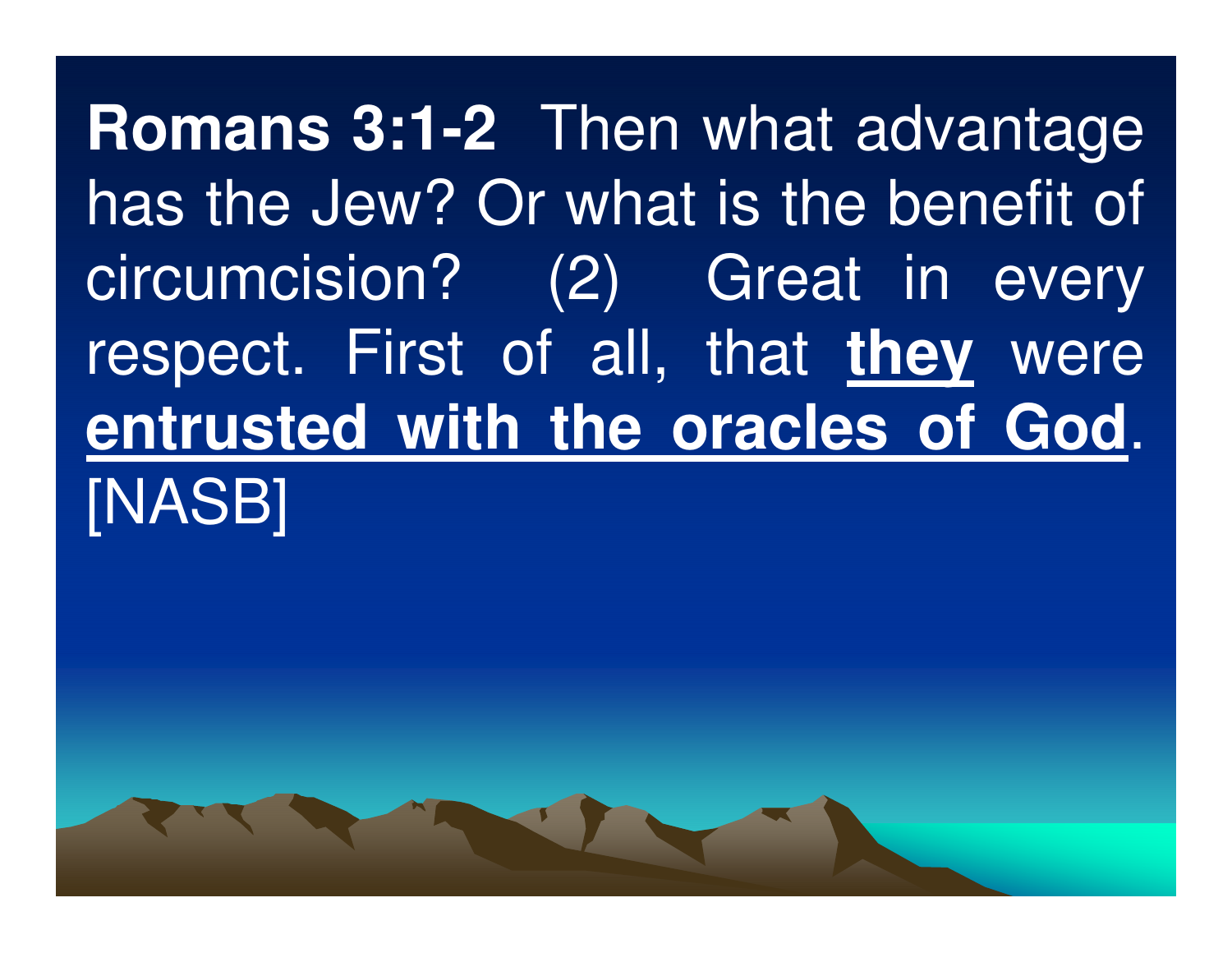**Romans 11:17-21** (17) But if some of the branches were broken off, and you, being a wild olive tree, were **grafted** in among them and became partaker with them of **the rich root of the olive tree**,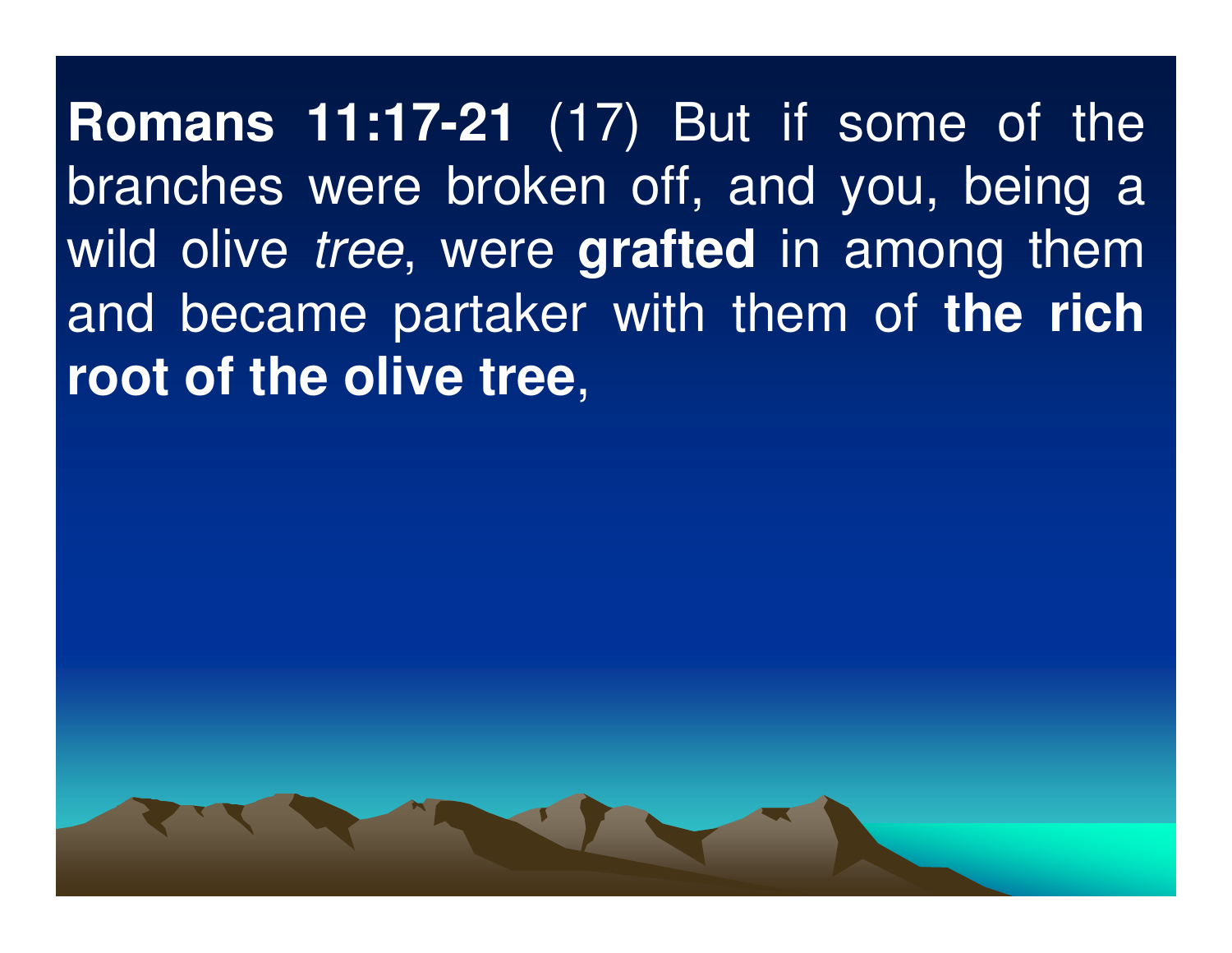**Romans 11:17-21** … (18) do **not** be **arrogant** toward the branches; but if you are arrogant, remember that it is **not** you who supports the root, **but the root supports you**.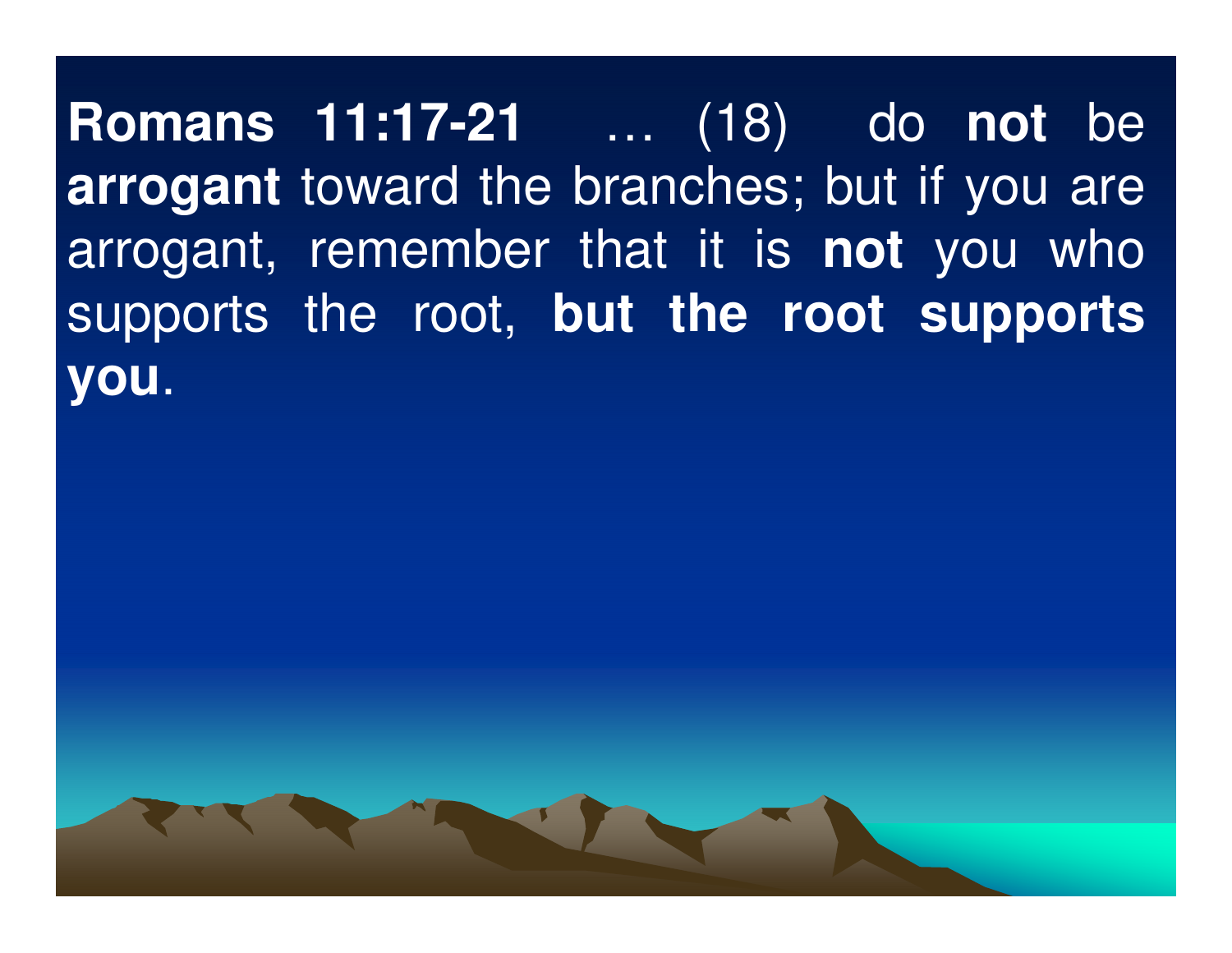**Romans 11:17-21** … (19) You will say then, "Branches were broken off so that I might be grafted in." (20) Quite right, they were broken off **for their unbelief**,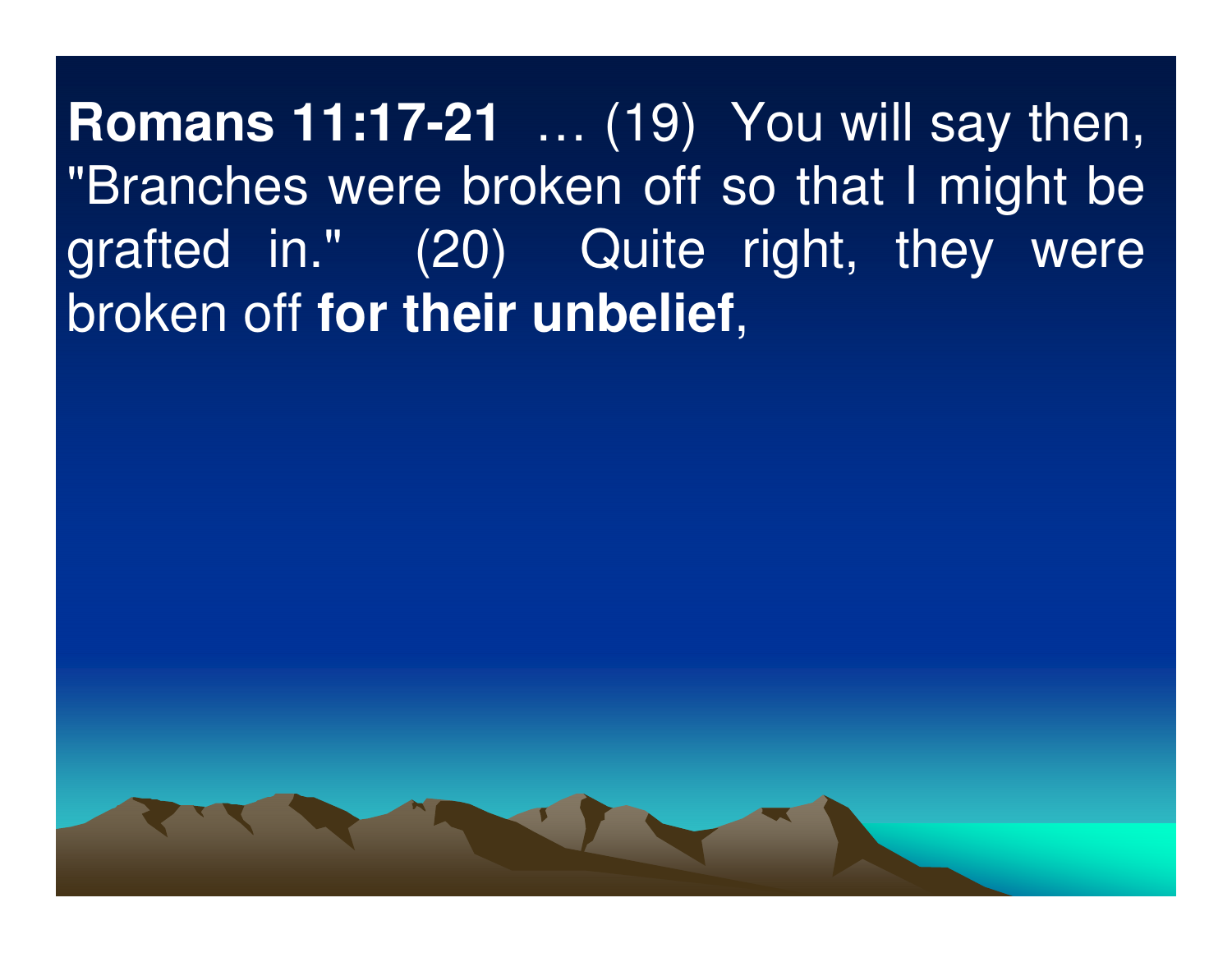**Romans 11:17-21** … (20) … but you **stand by your faith**. Do not be conceited, **but fear**; (21) for if God did not spare the natural branches, He will not spare you, either. [NASB]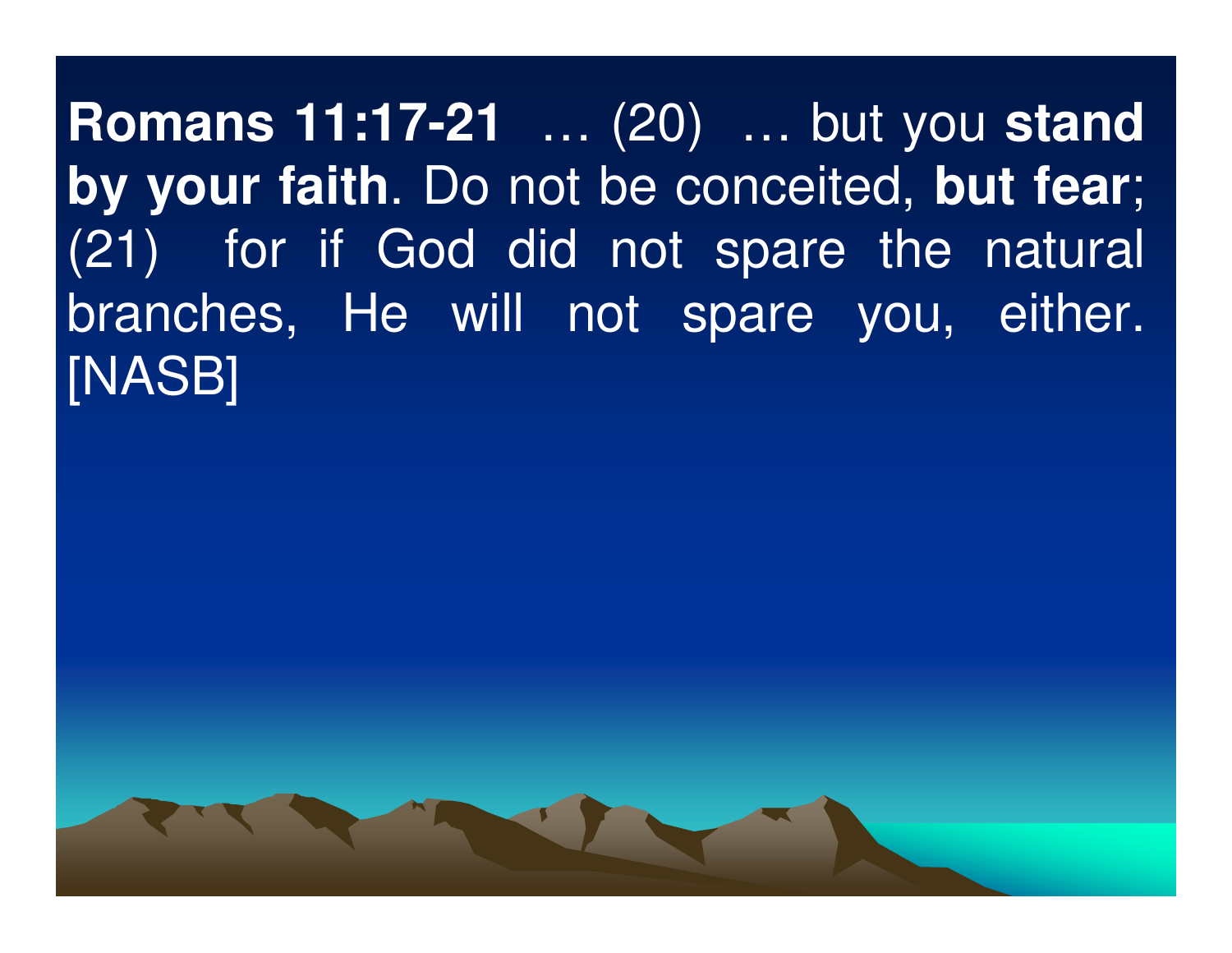**As Christians, today, our Spiritual Roots come from Israel… from Abraham, Isaac, and Jacob … through our Jewish Messiah… Jesus Christ (Yahshua H' Meshiach).**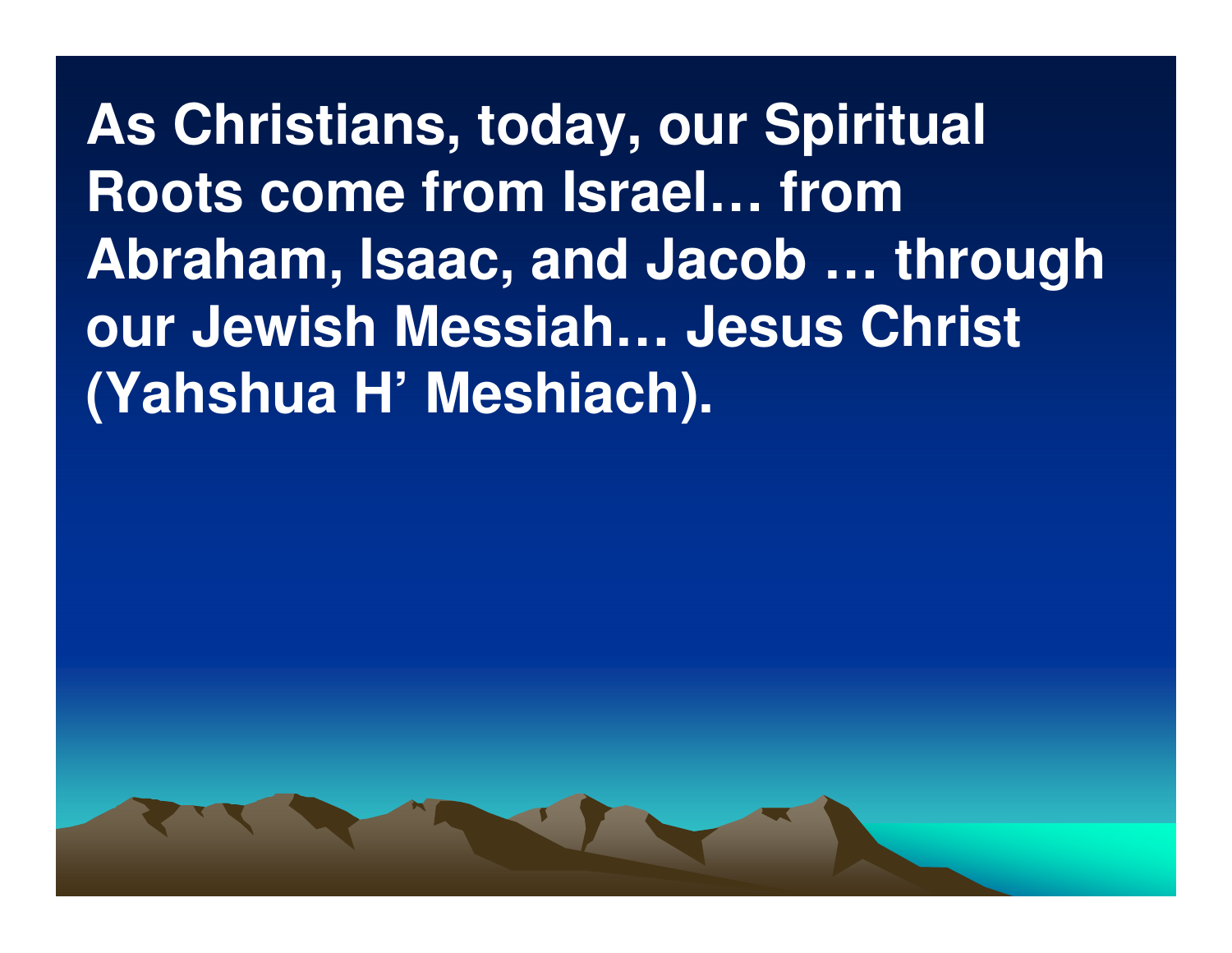#### **Acts 17:30-31**

(Paul – Rabbi Shaul – speaking in Greece at Mars Hill)(30) "Therefore having overlooked the times of ignorance, God is **now** declaring to **all** mankind that **all** people (people groups) everywhere should **repent**,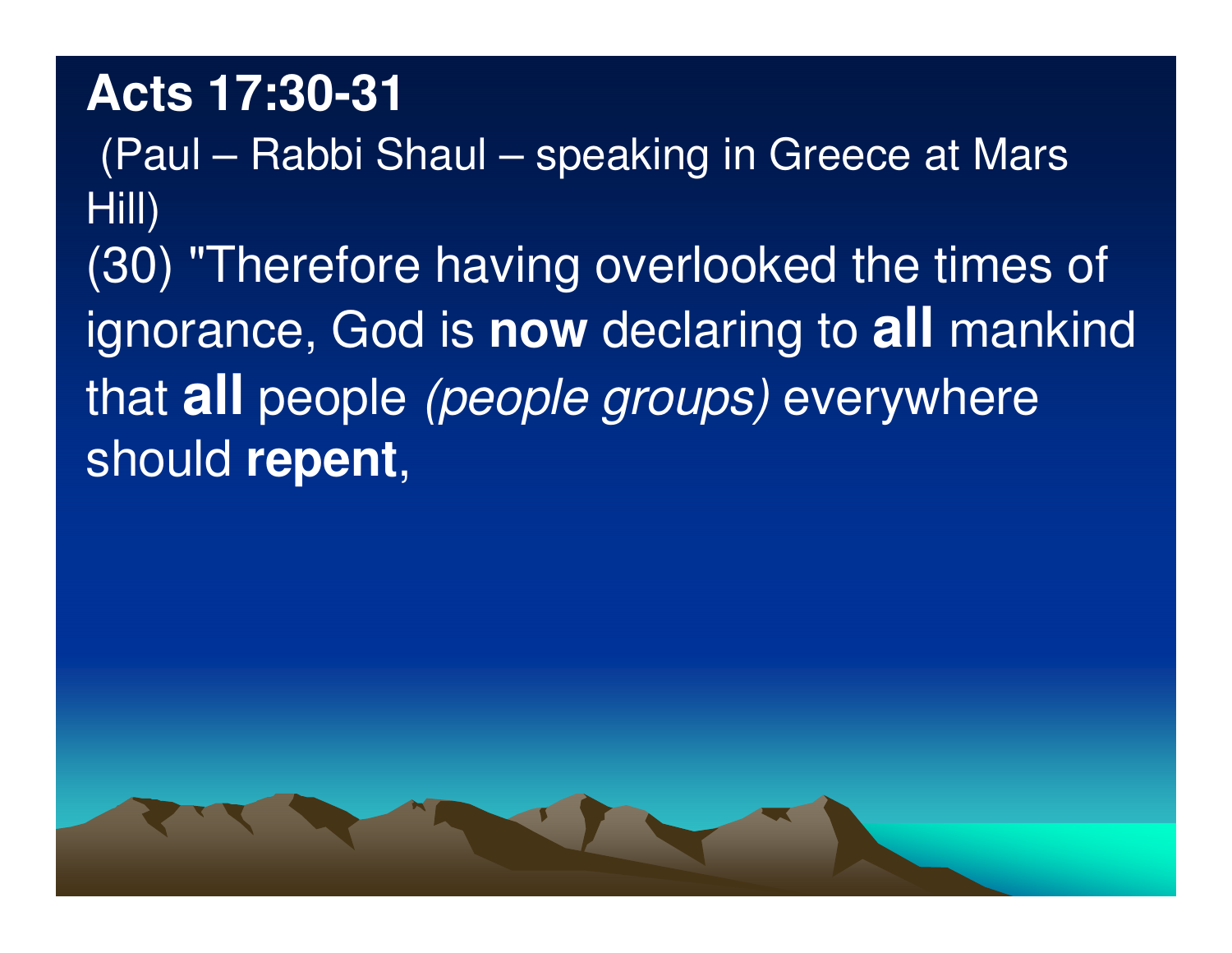#### **Acts 17:30-31**

 (Paul – Rabbi Shaul – speaking in Greece at Mars Hill)…... (31) because He has fixed a day in which He<br>will judge the world in righteousness through a will judge the world in righteousness through a **Man** whom He has appointed, having furnished proof to **all** men by **raising** Him from the dead." [NASB]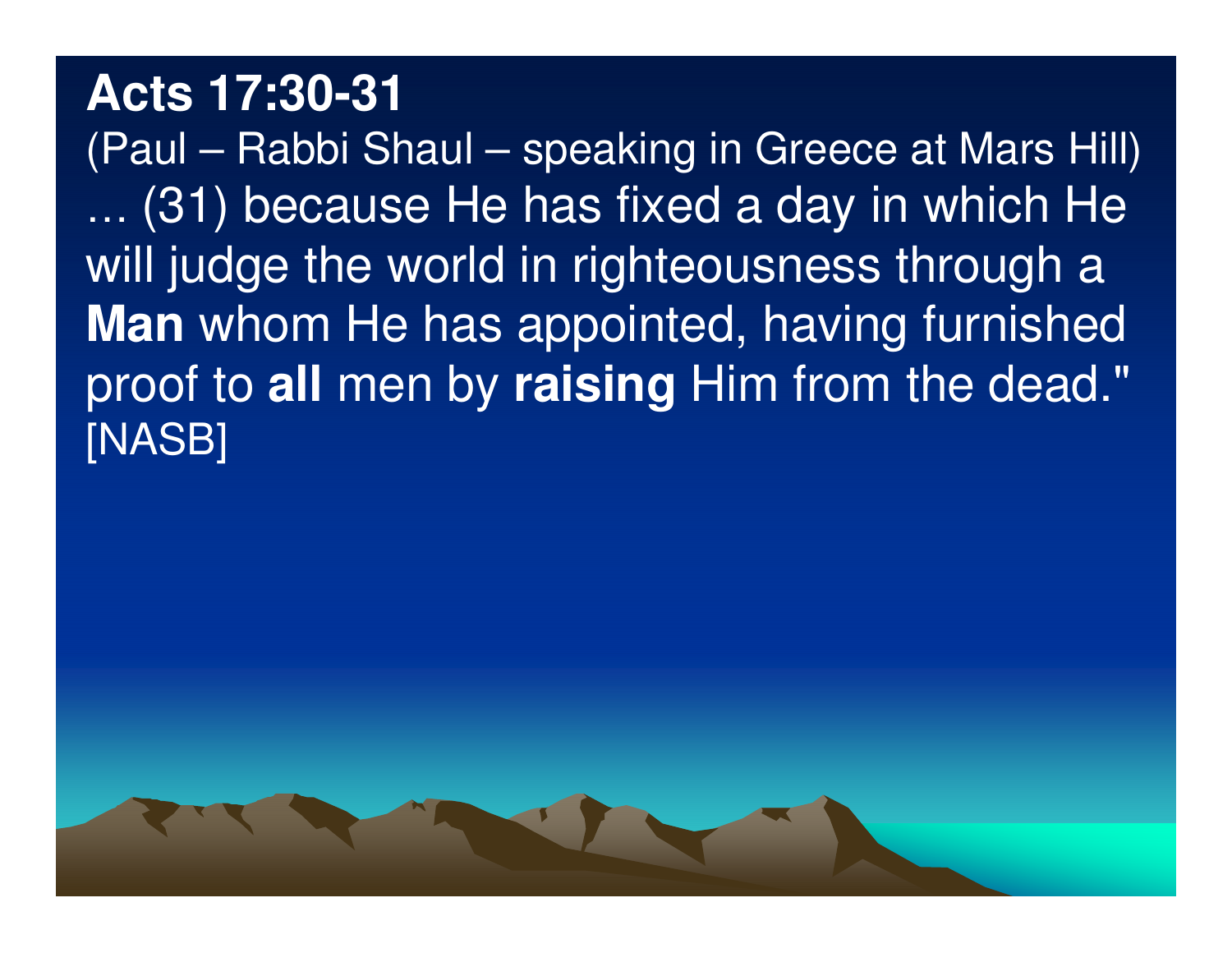No matter who you are, today, you can **only** have this kind of relationship with God, in and through **His Messiah**, Yahshua H'Meshiach (Jesus Christ).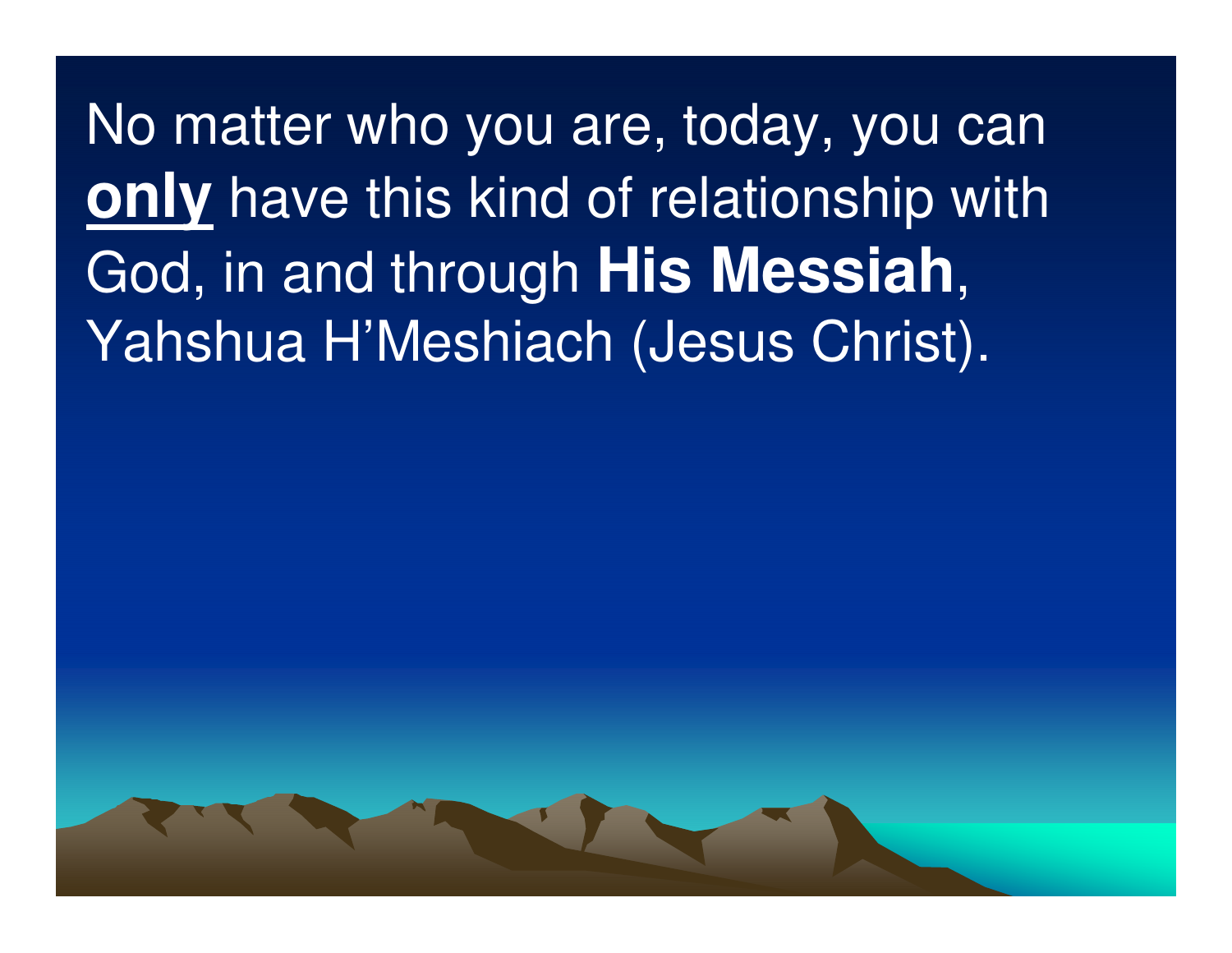So, if you are truly Born Again… <sup>a</sup> follower of Jesus Christ, the Jewish Messiah... you can truly call Abraham your "father of faith" (father in the faith).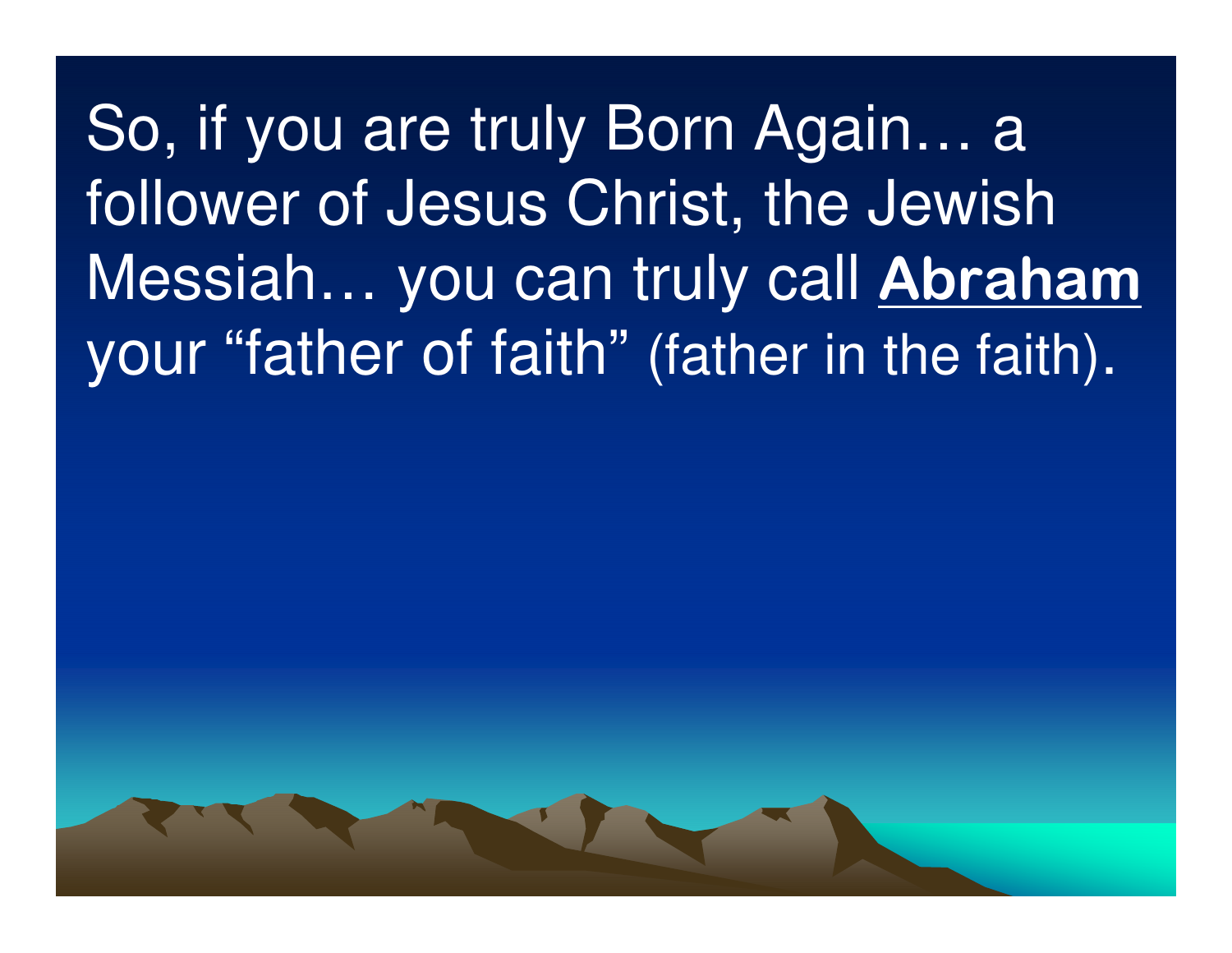Today, we as followers of Jesus Christ… do **not** have to participate in or follow the Jewish/Israeli "feast days" as seen in Leviticus 23.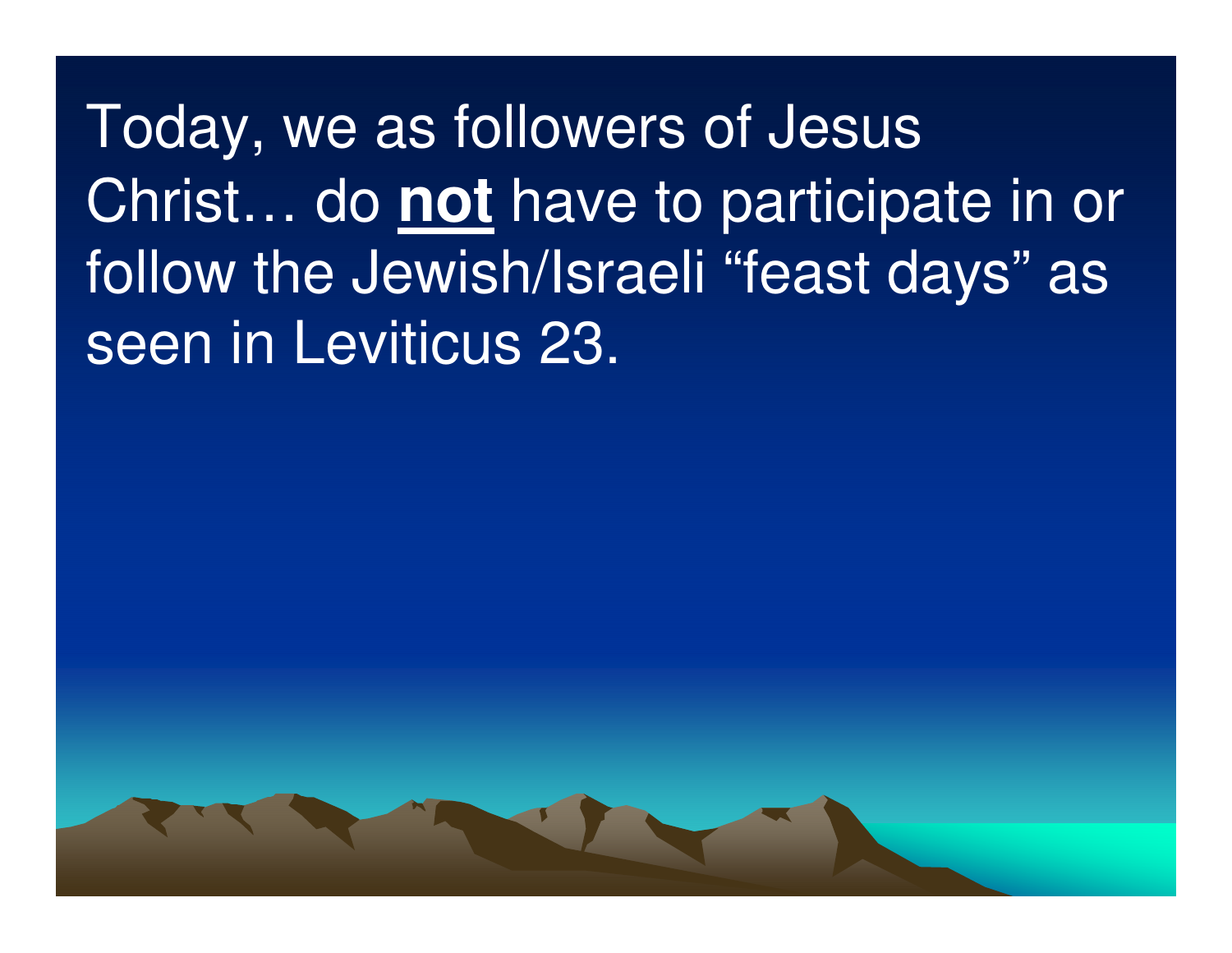Yet, for over 200 years, Jewish and Gentile followers of Jesus (Yahshua) continued to participate in those feasts yet in a new light… as seen in Christ.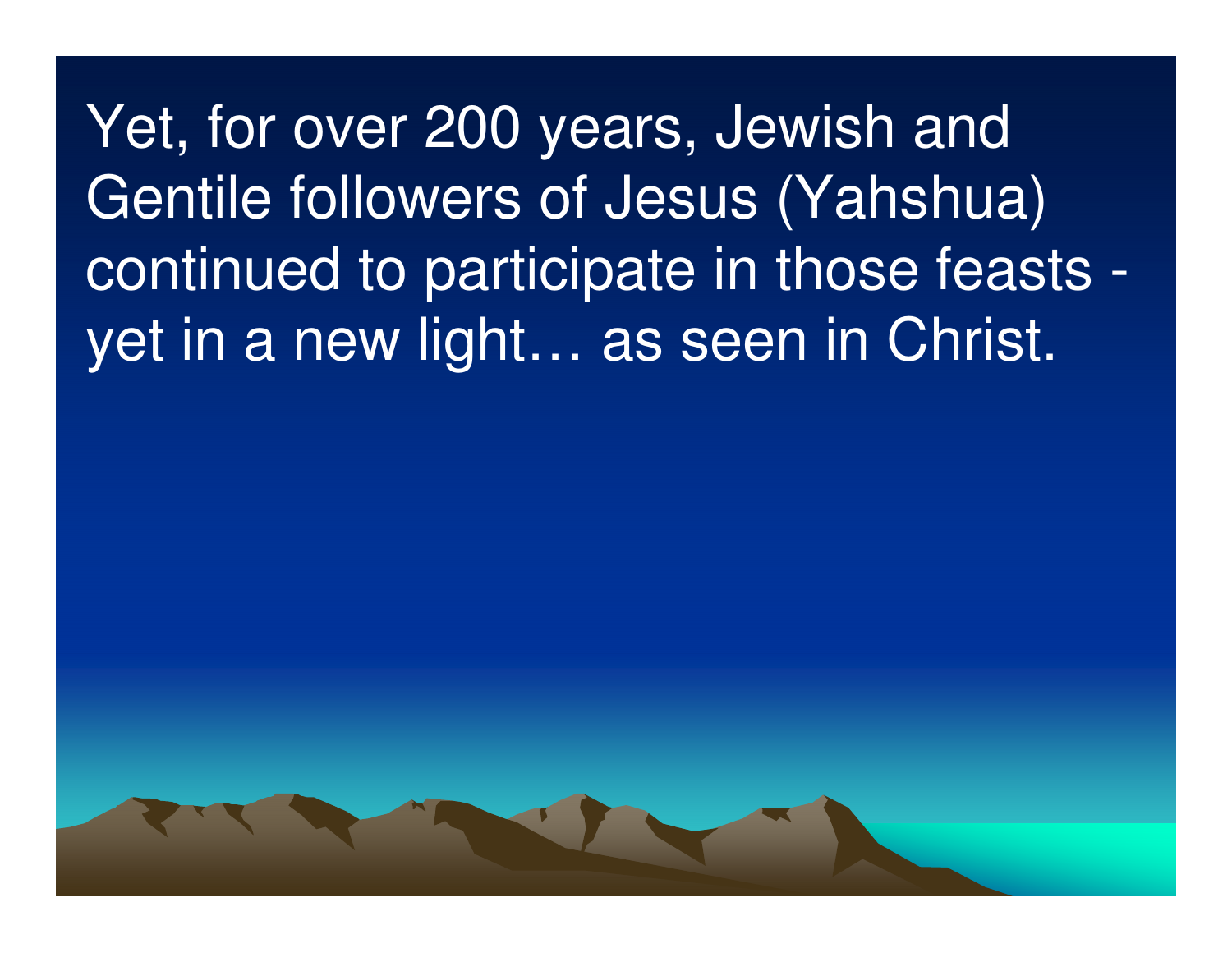**1 Corinthians 5:6-8** (6) Your boasting is not good. Do you not know that a little leaven leavens the whole lump of dough?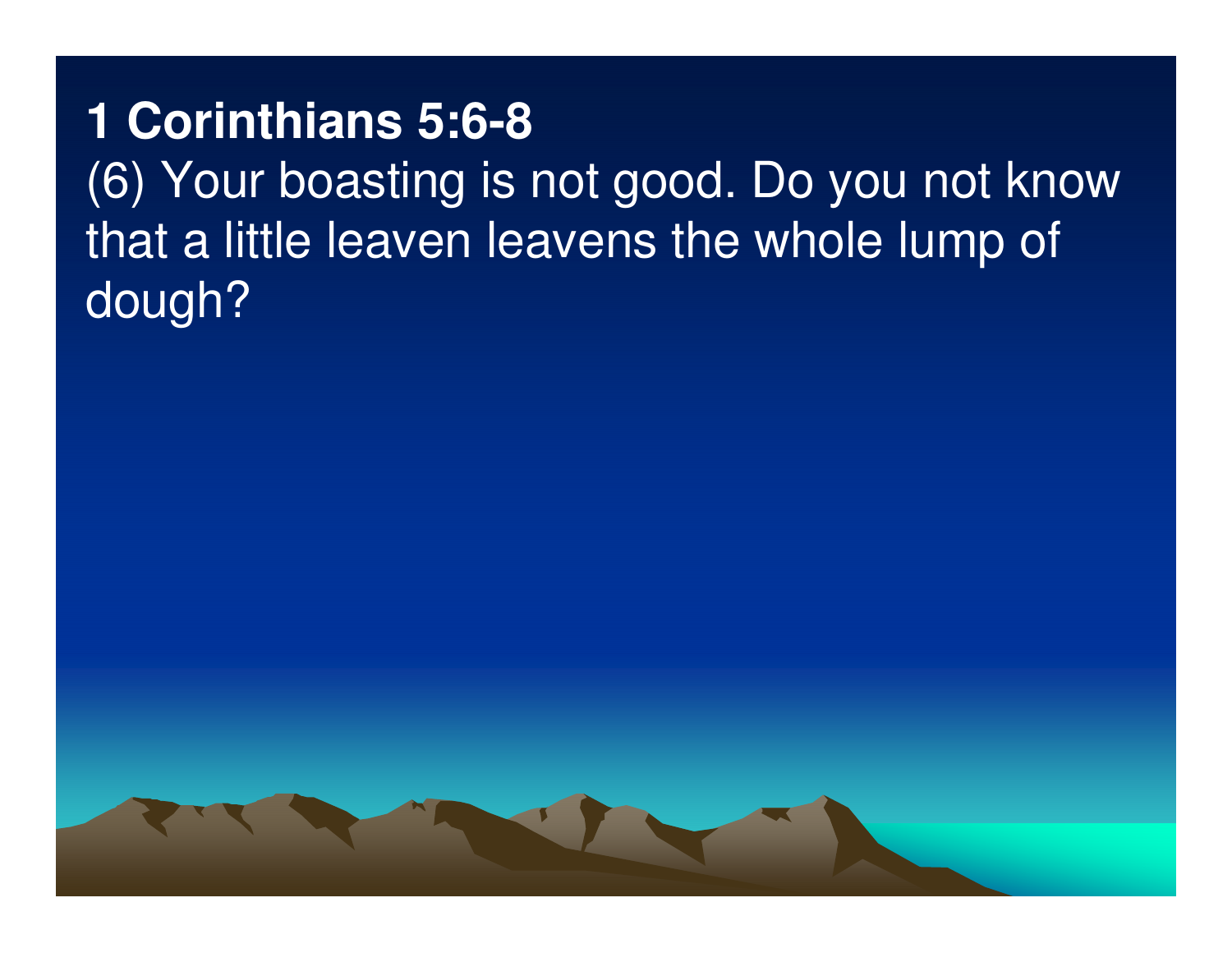#### **1 Corinthians 5:6-8**

 … (7) Clean out the old leaven so that you may be a new lump, just as you are in fact **unleavened**. For **Christ** (Messiah) our **Passover** also has been sacrificed.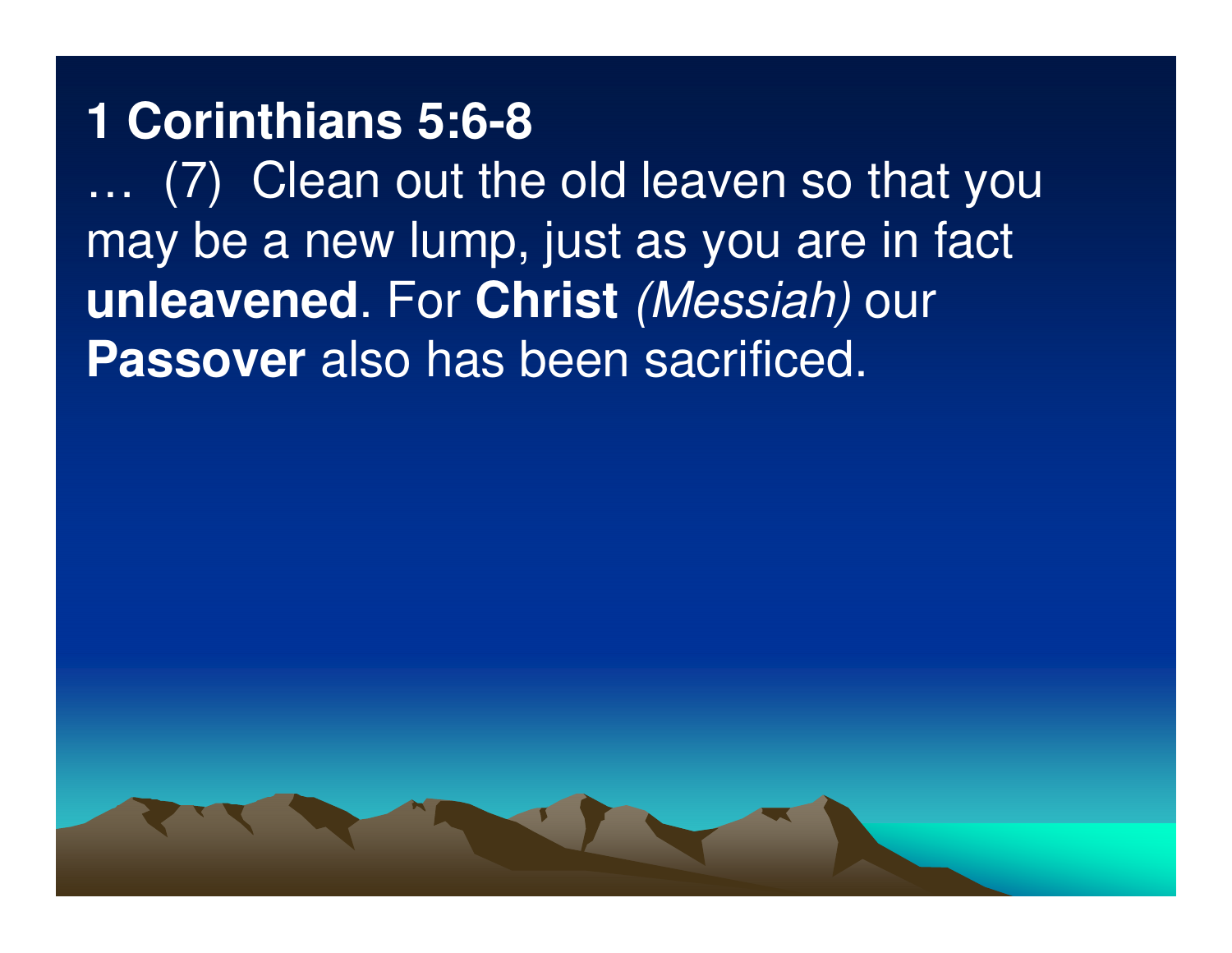#### **1 Corinthians 5:6-8**

 … (8) Therefore let us **celebrate the feast**, not with old leaven, nor with the leaven of malice and wickedness, but with the **unleavened bread** of **sincerity** and **truth**.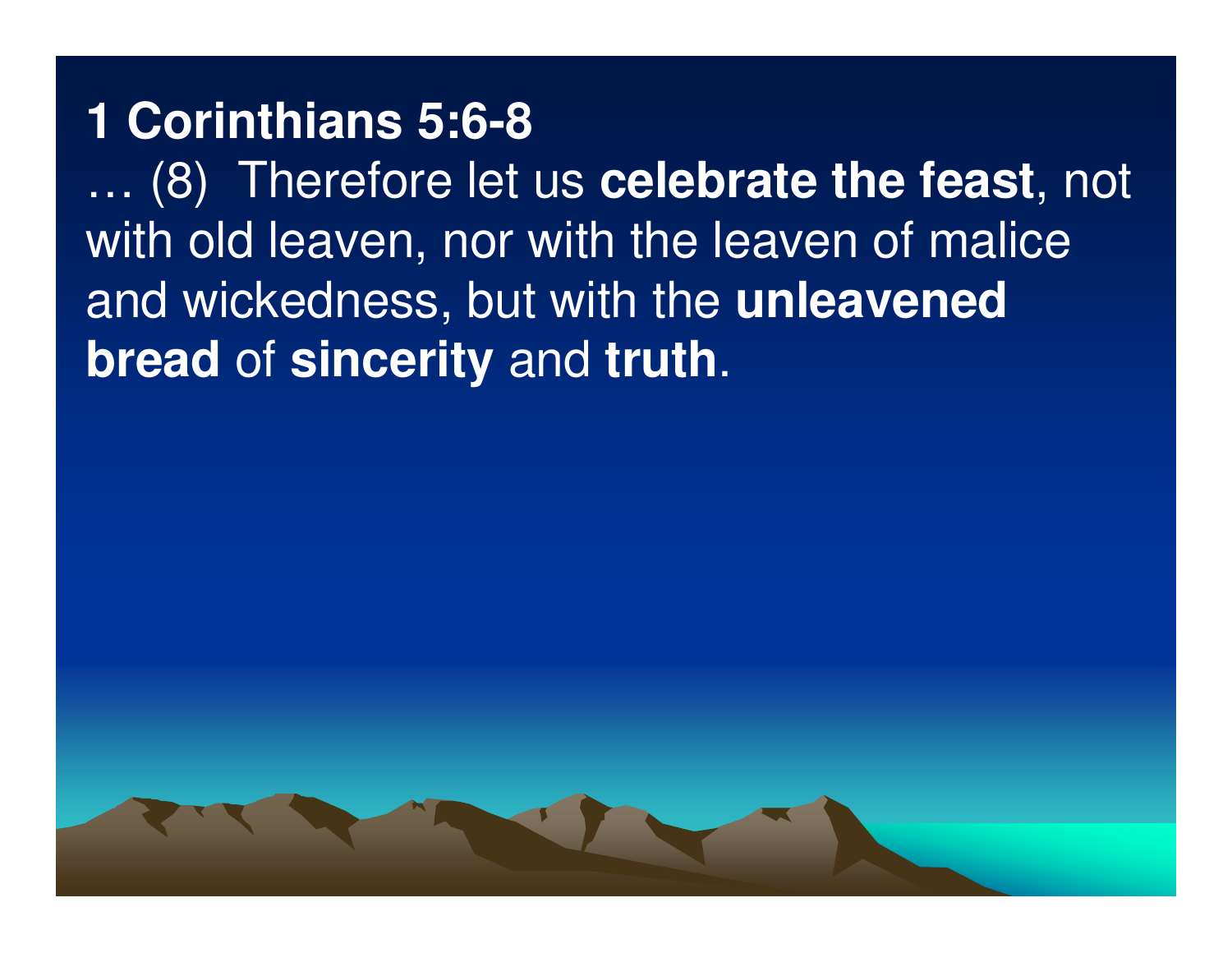These Jewish and Gentile followers of Jesus continued to celebrate Passover… to celebrate Jesus Christ.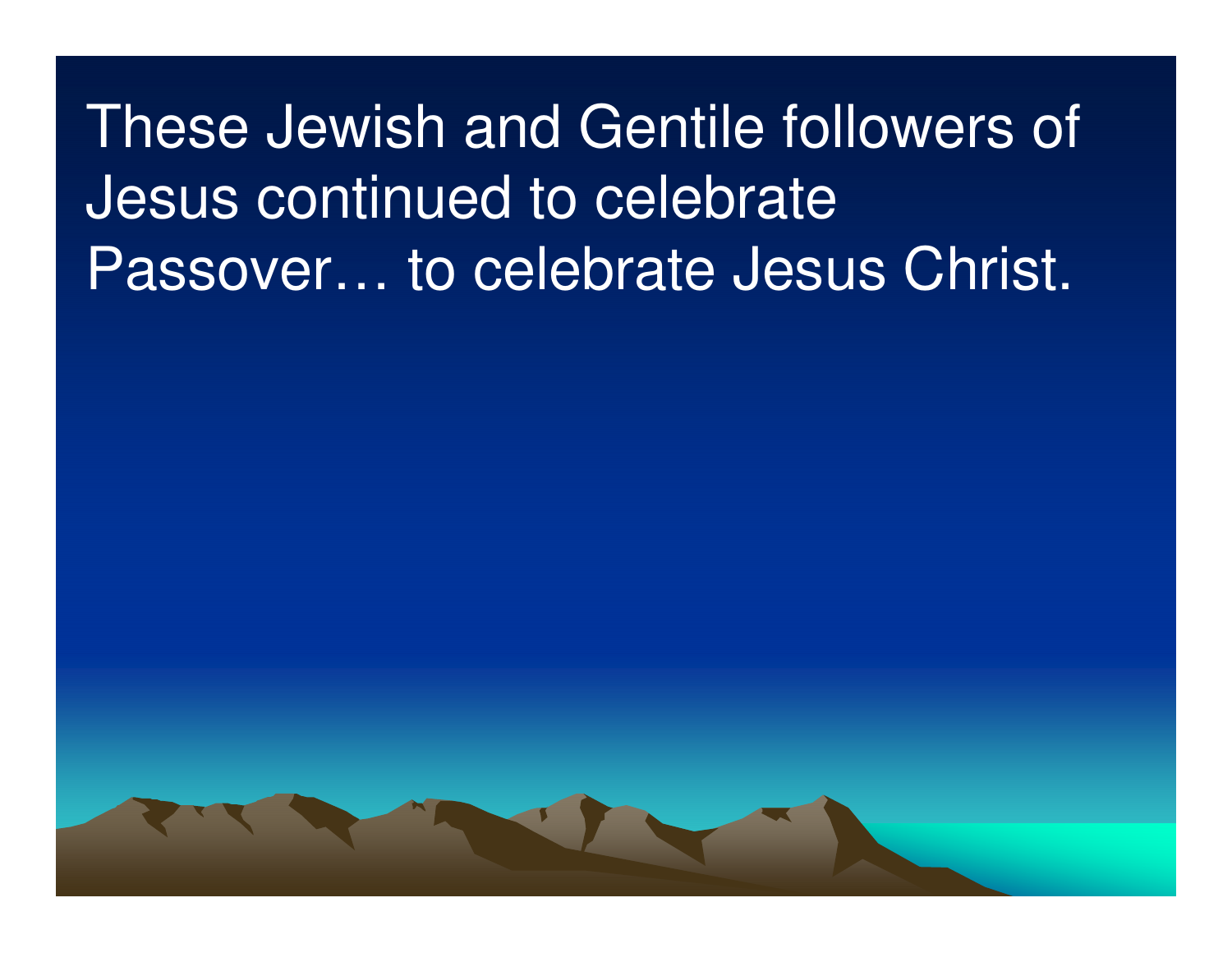These Biblical / Israeli "feasts"symbolized the Ministry and future interventions of the Messiah into History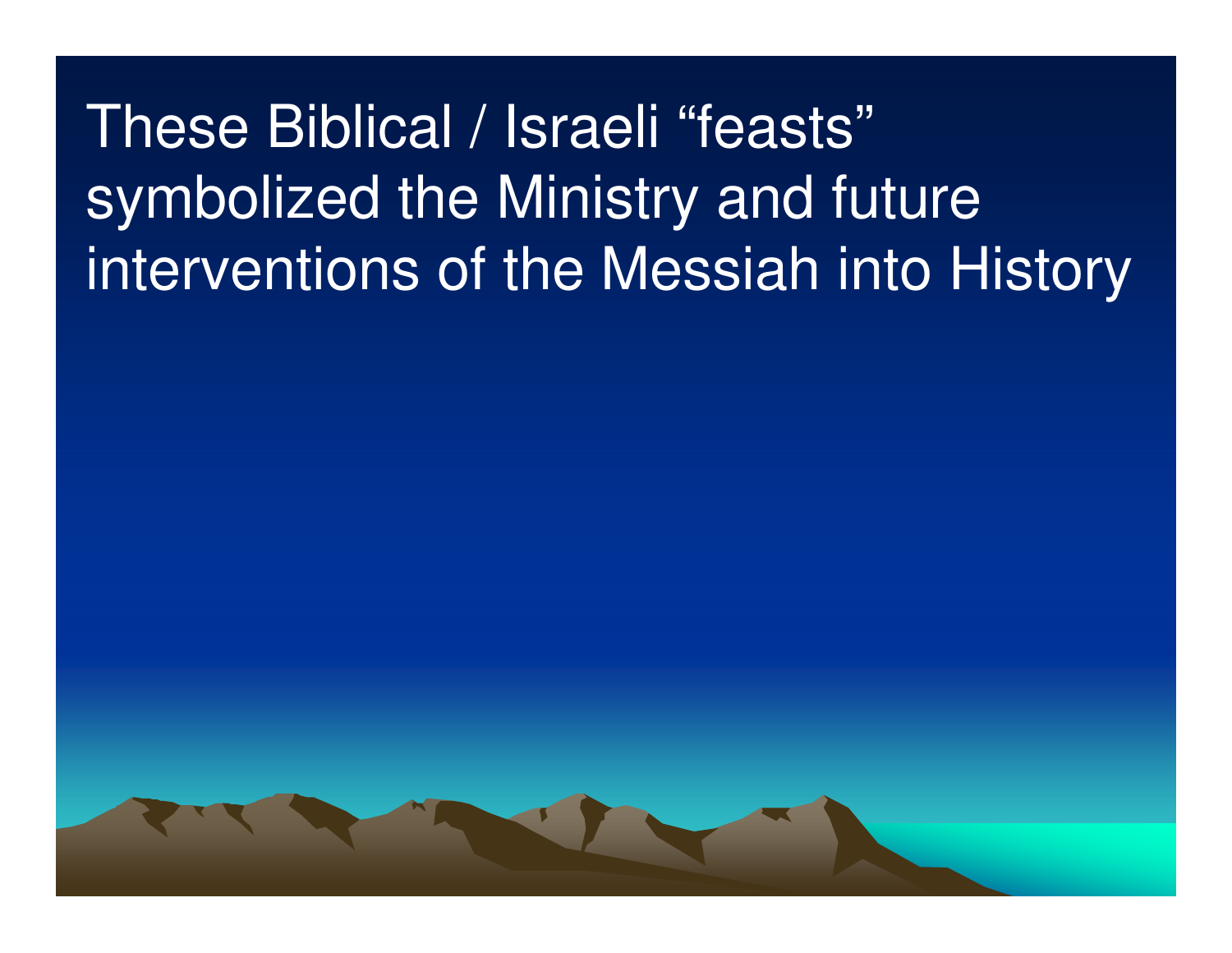# The Biblical / Israeli "**feasts**" seen in Leviticus 23… these are **Yahweh's** $\text{``Appointed Times''} \rightarrow \text{He says}$   $\text{``My Anpointed Times''} \rightarrow \text{He says}$ "**My** Appointed Times…" (Lev. 23:1-4)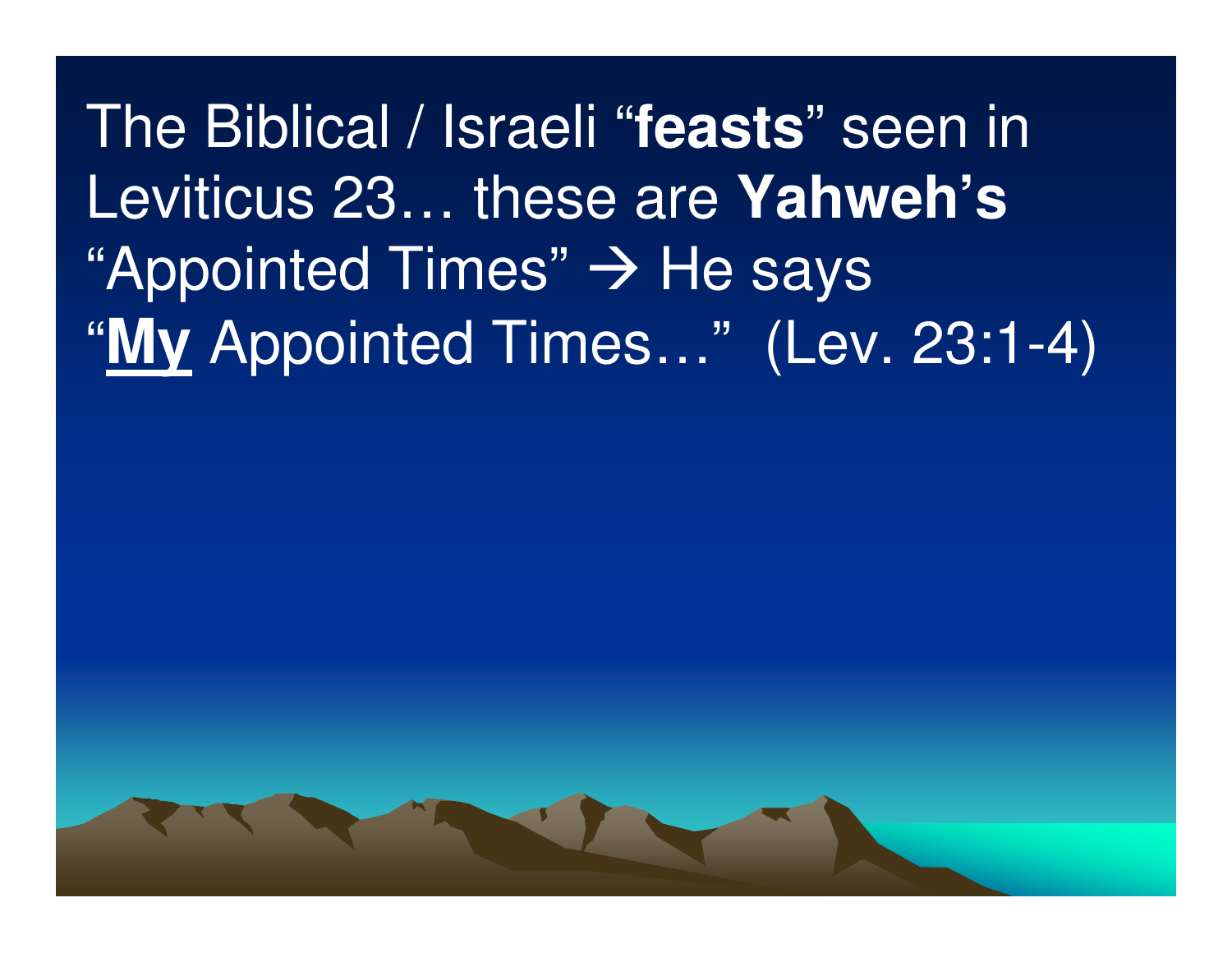The Biblical / Israeli "**feasts**" seen in Leviticus 23… these are **Yahweh's**"Appointed Times" → They <u>Point</u> to<br>Сhriet — Тhe M⊏⊆⊆1 ЛН Christ… The **MESSIAH**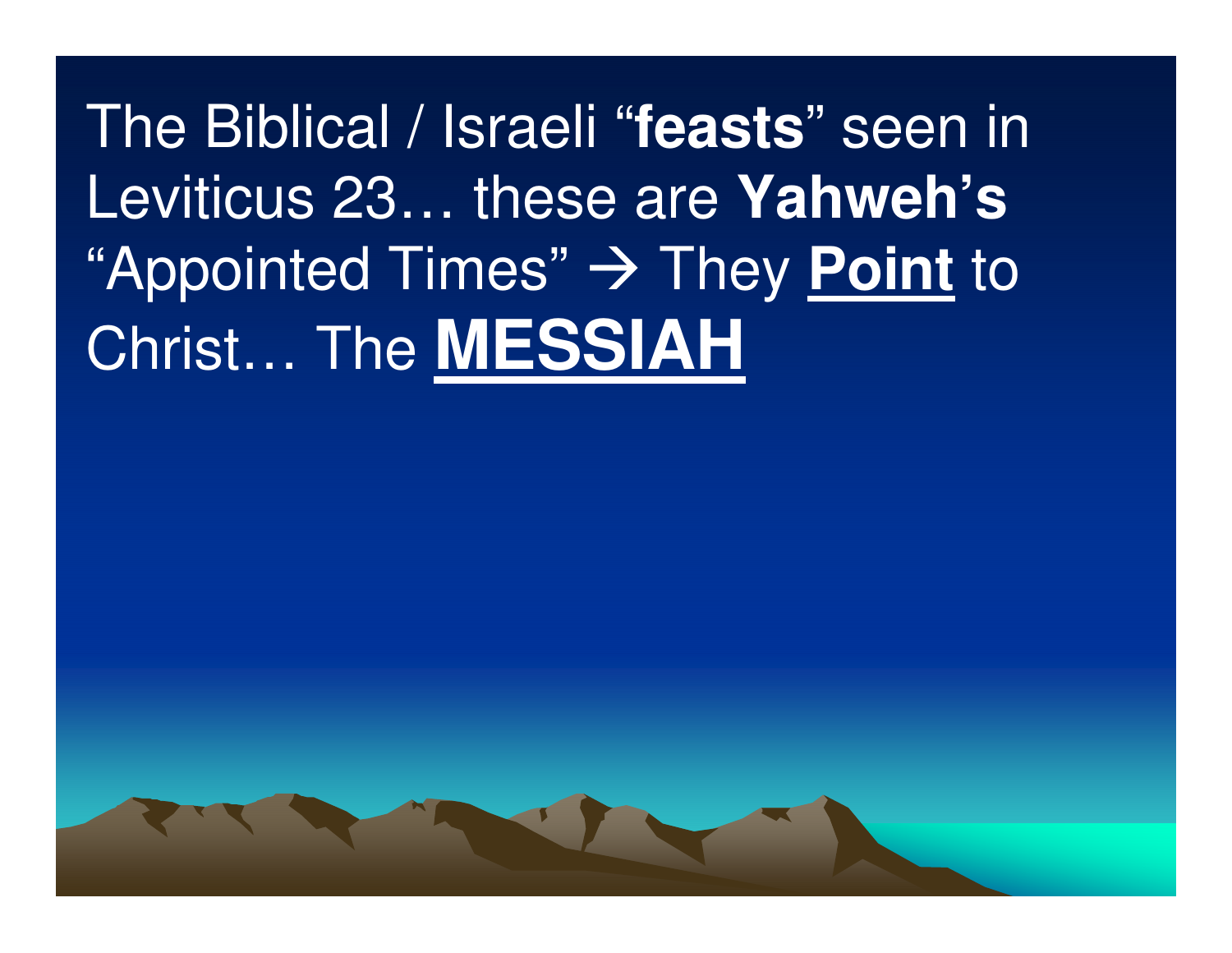These are Holy Convocations unto Yahweh… Holy / Sacred Gatherings and Assemblies… Holy **because** they are **set apart** unto God to Worship Him **alone**…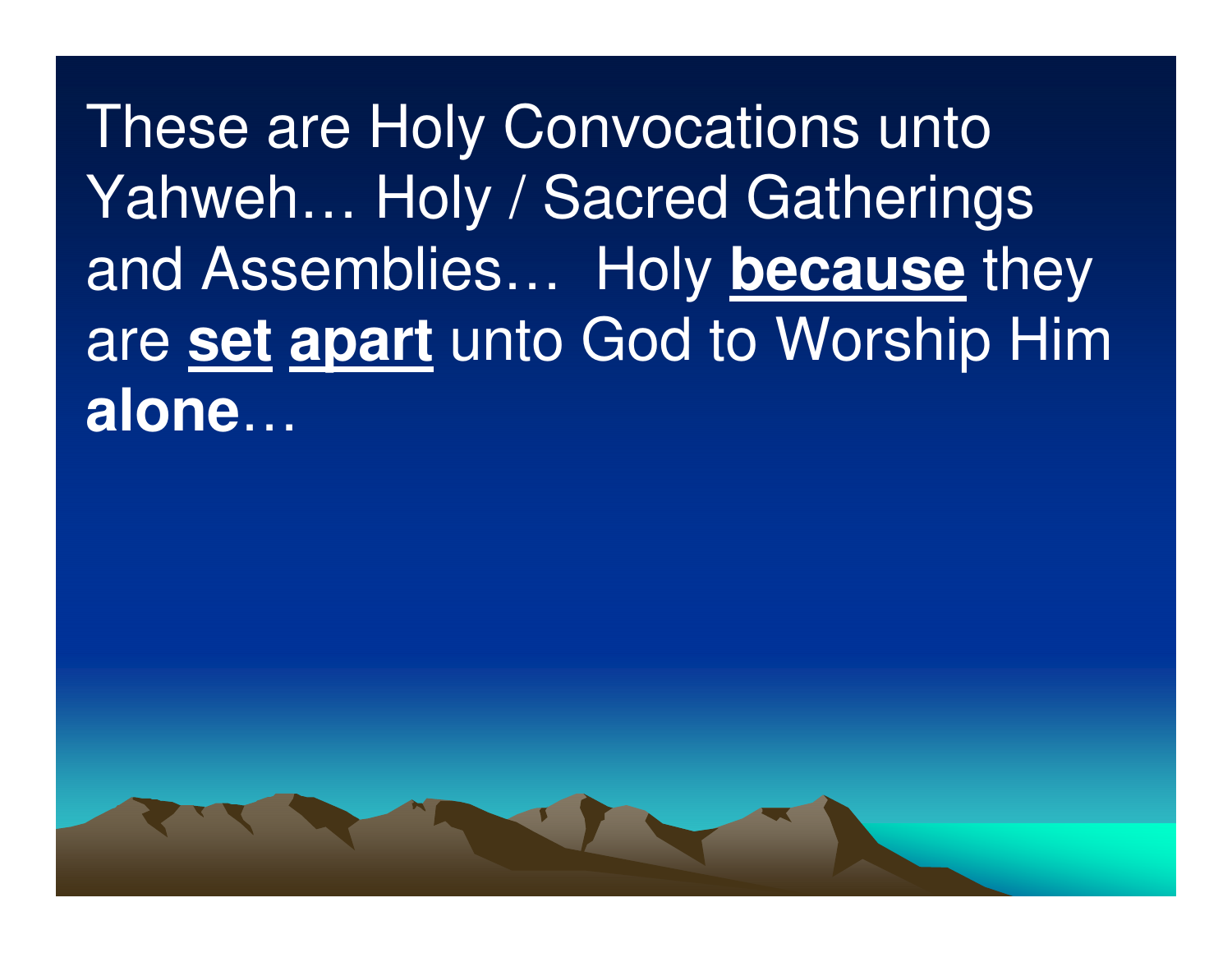Holy Gatherings -> family groupings,<br>small groups, medium groups, larger small groups, medium groups, larger groups – in homes – tabernacle –synagogue - Temple…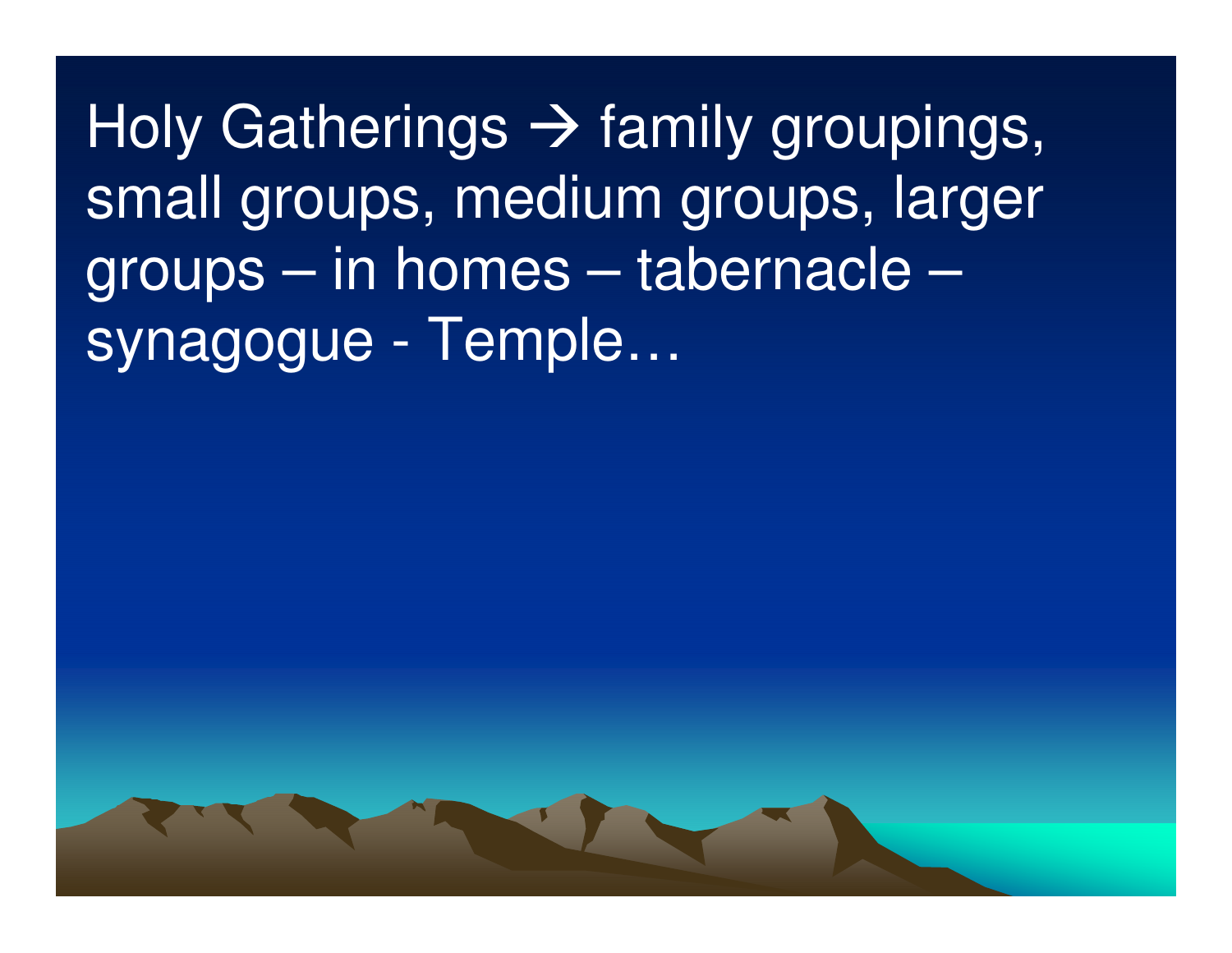## **Leviticus 23:3**

You have six days when you can do your work, but the seventh day of each week is **holy because it belongs** to **Me**. No matter where you live, you must **rest** on the Sabbath and come together for worship. **This law will never change**.

(see…: Genesis 2:1-3; Exodus 20:8-11; Deut. 5:12-15)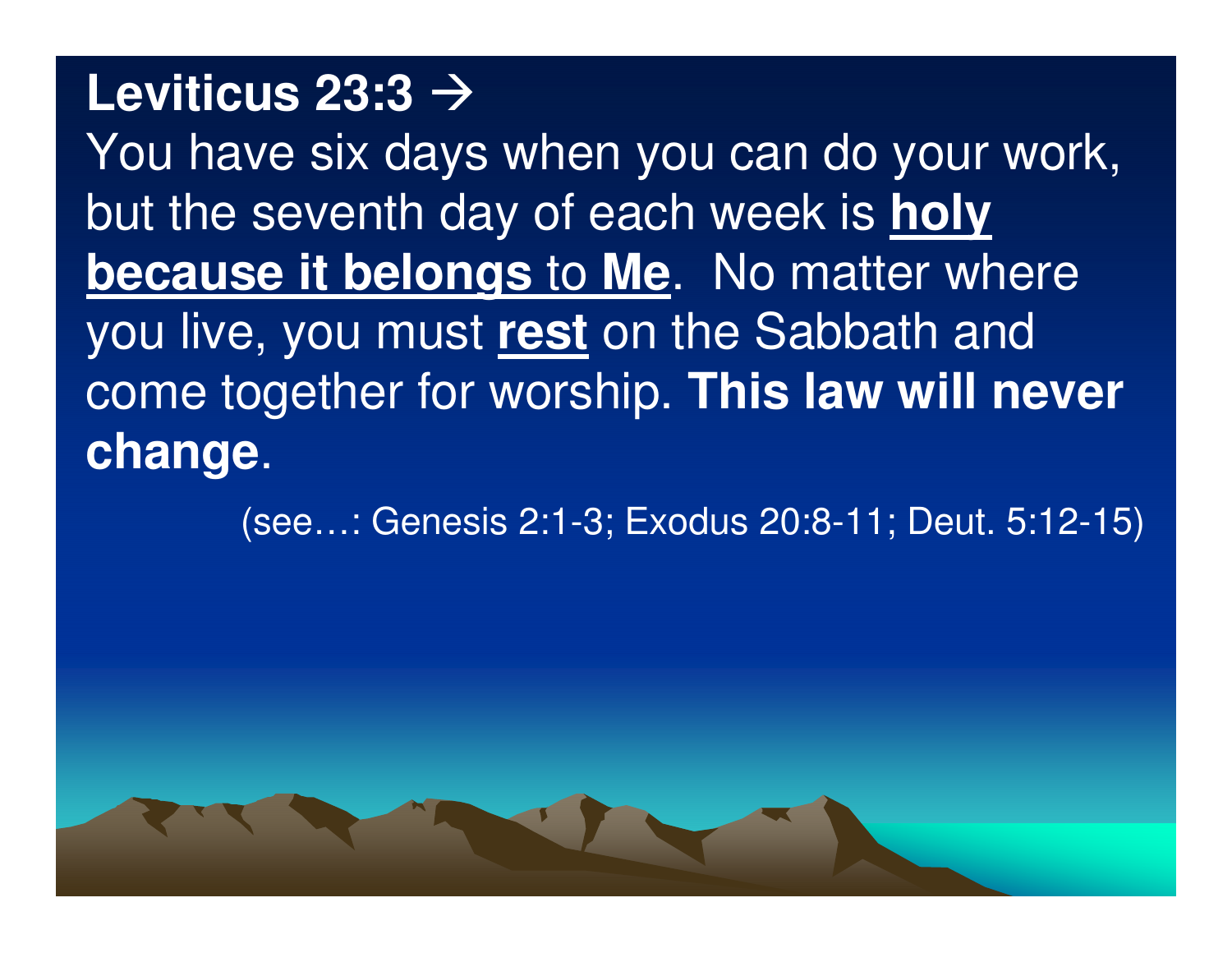Why are these feasts, His Appointed Times, so Important to God?

1. God wants us to **REST** in Him and to look to Him as our **REST**.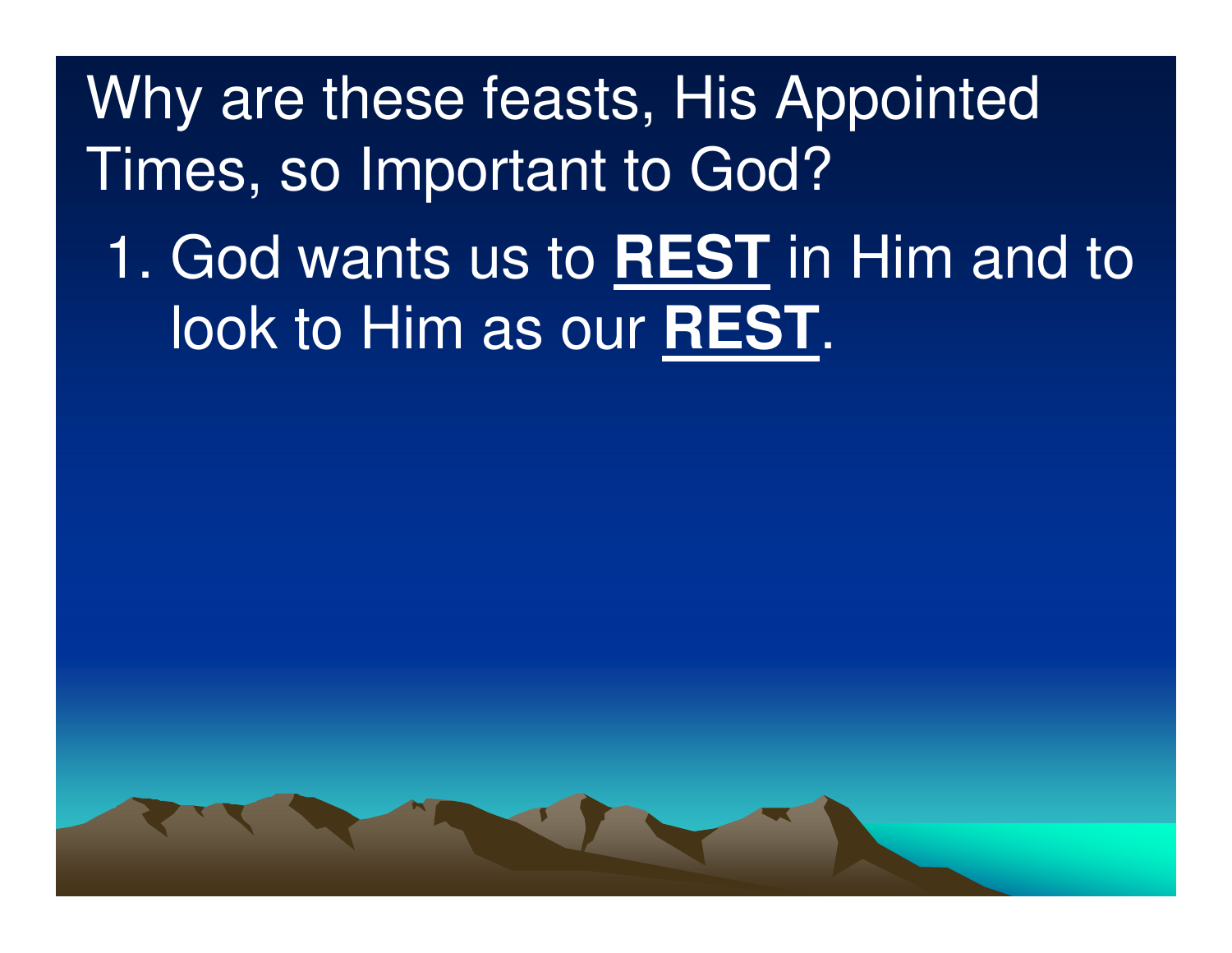Why are these feasts, His Appointed Times, so Important to God?2. God wants us to remember that we were created to **obey**, **know**, and **worship** Him.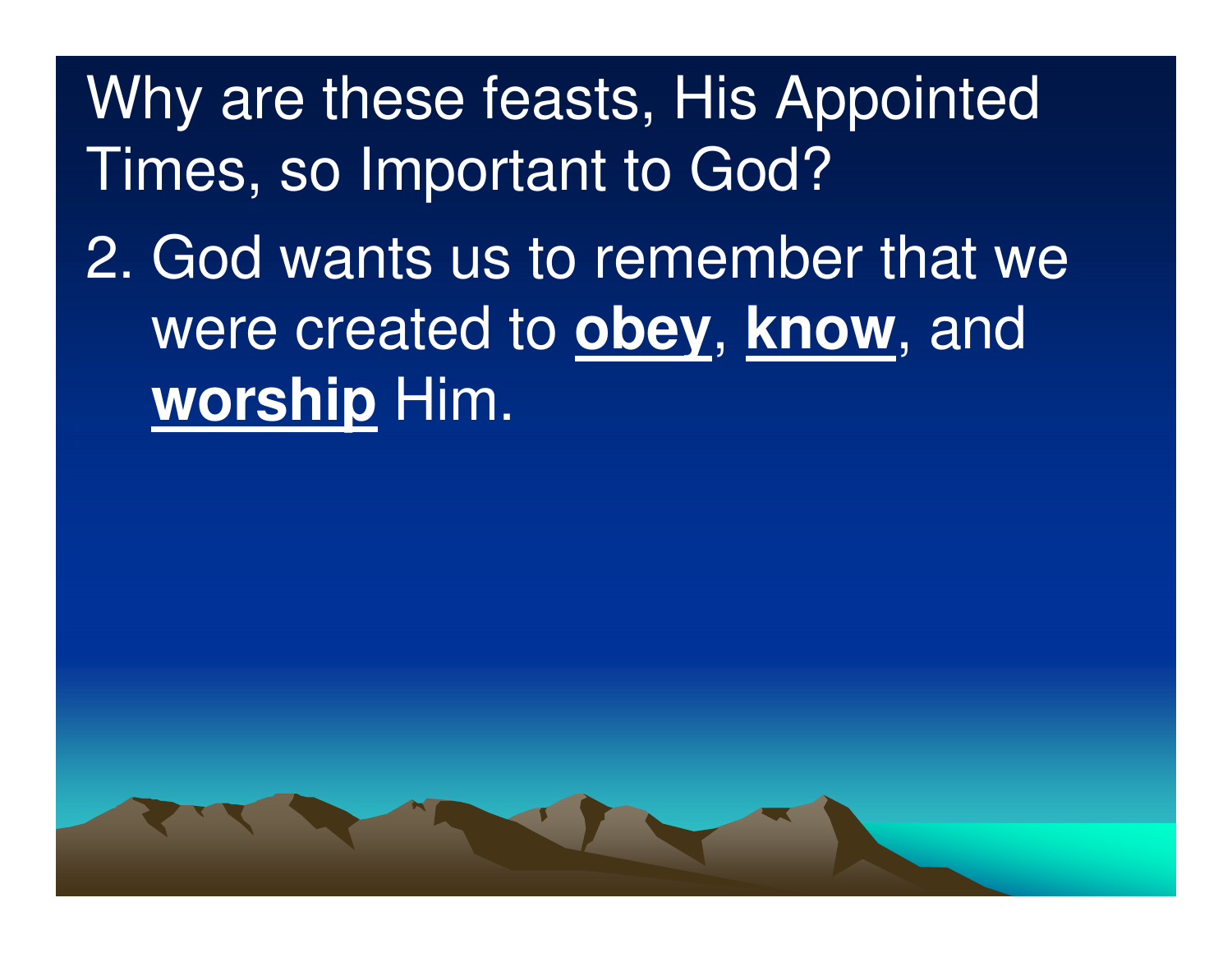Why are these feasts, His Appointed Times, so Important to God?3. God wants us to **CONNECT** with **HIM**in familes, in small, medium and large groups…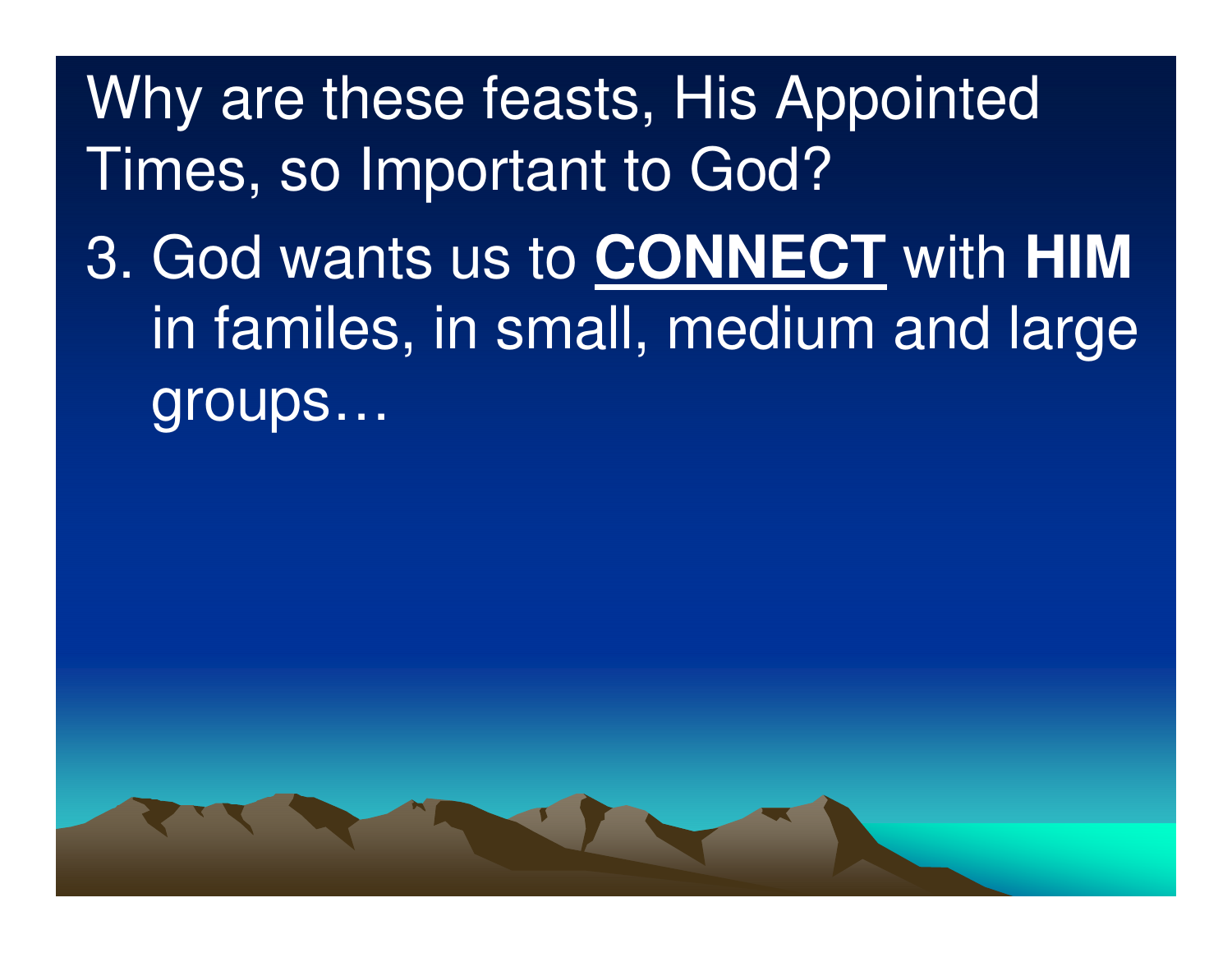Why are these feasts, His Appointed Times, so Important to God?

4. God wants us to **CONNECT** with **EACH OTHER** in familes, in small, medium and large groups…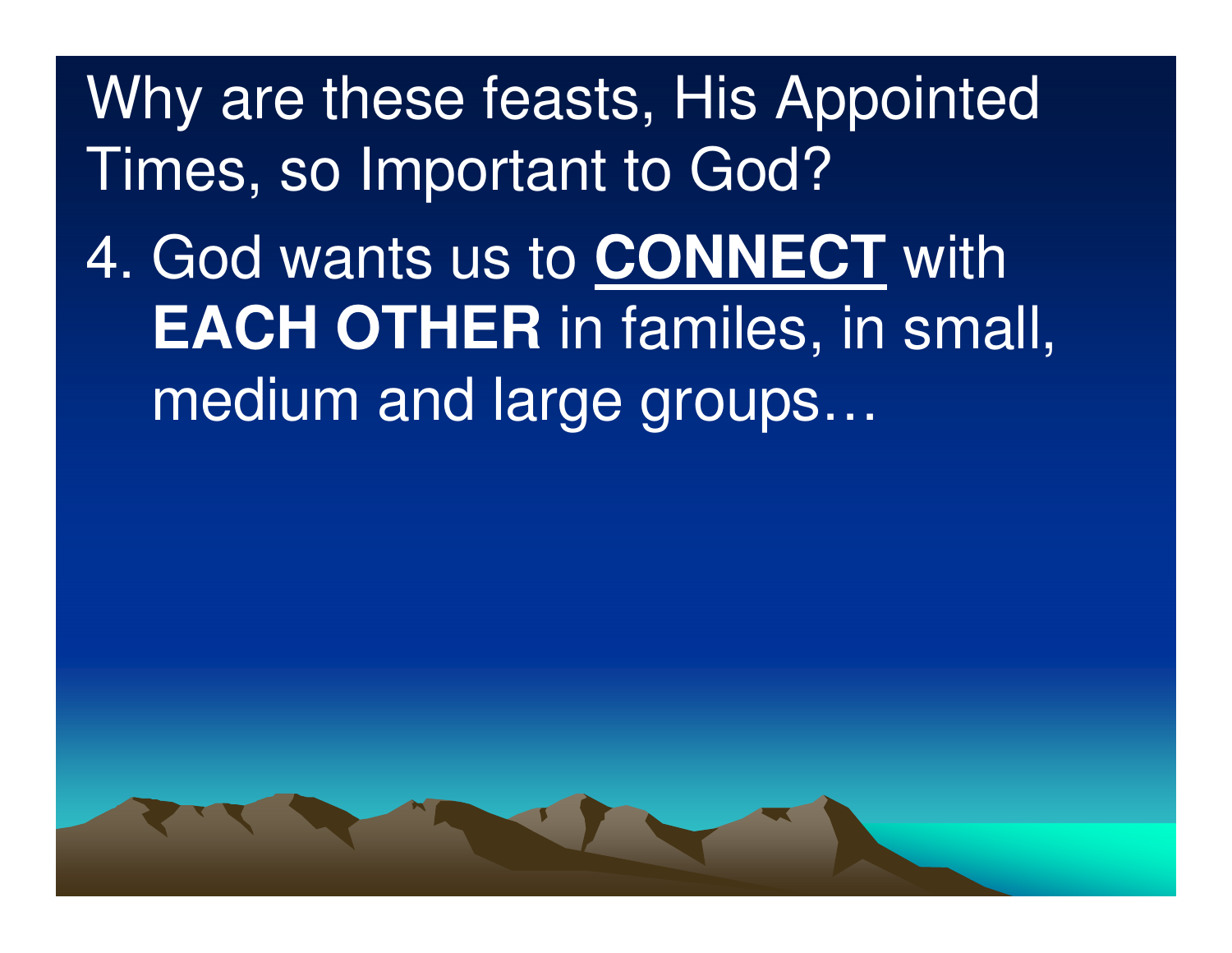Why are these feasts, His Appointed Times, so Important to God? 5. These "feast" are PROPHETICALLY fulfilled in the Messiah – Jesus Christ… both when He came and in the future.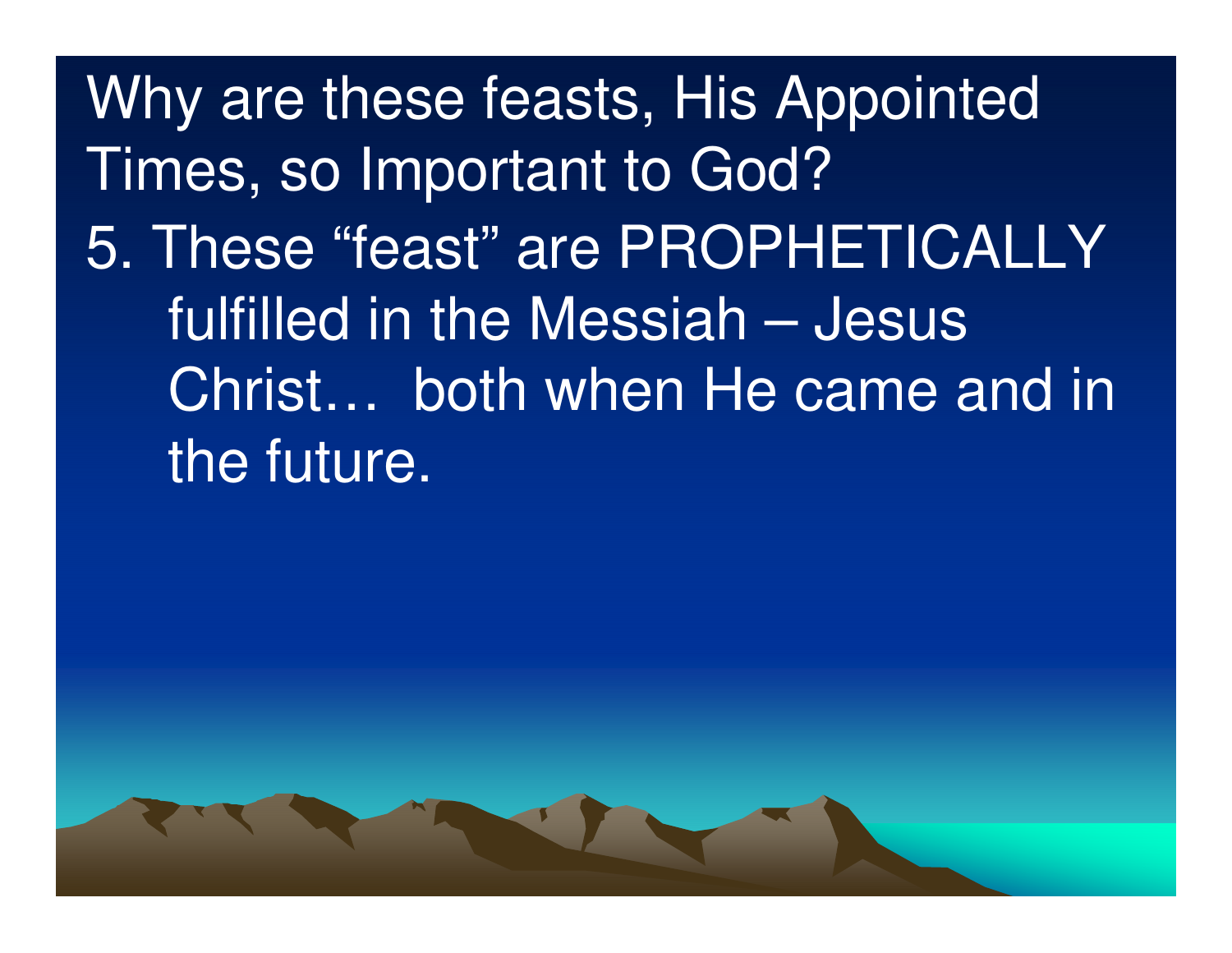1. Is resting in God, through Jesus Christ, a difficult thing for you?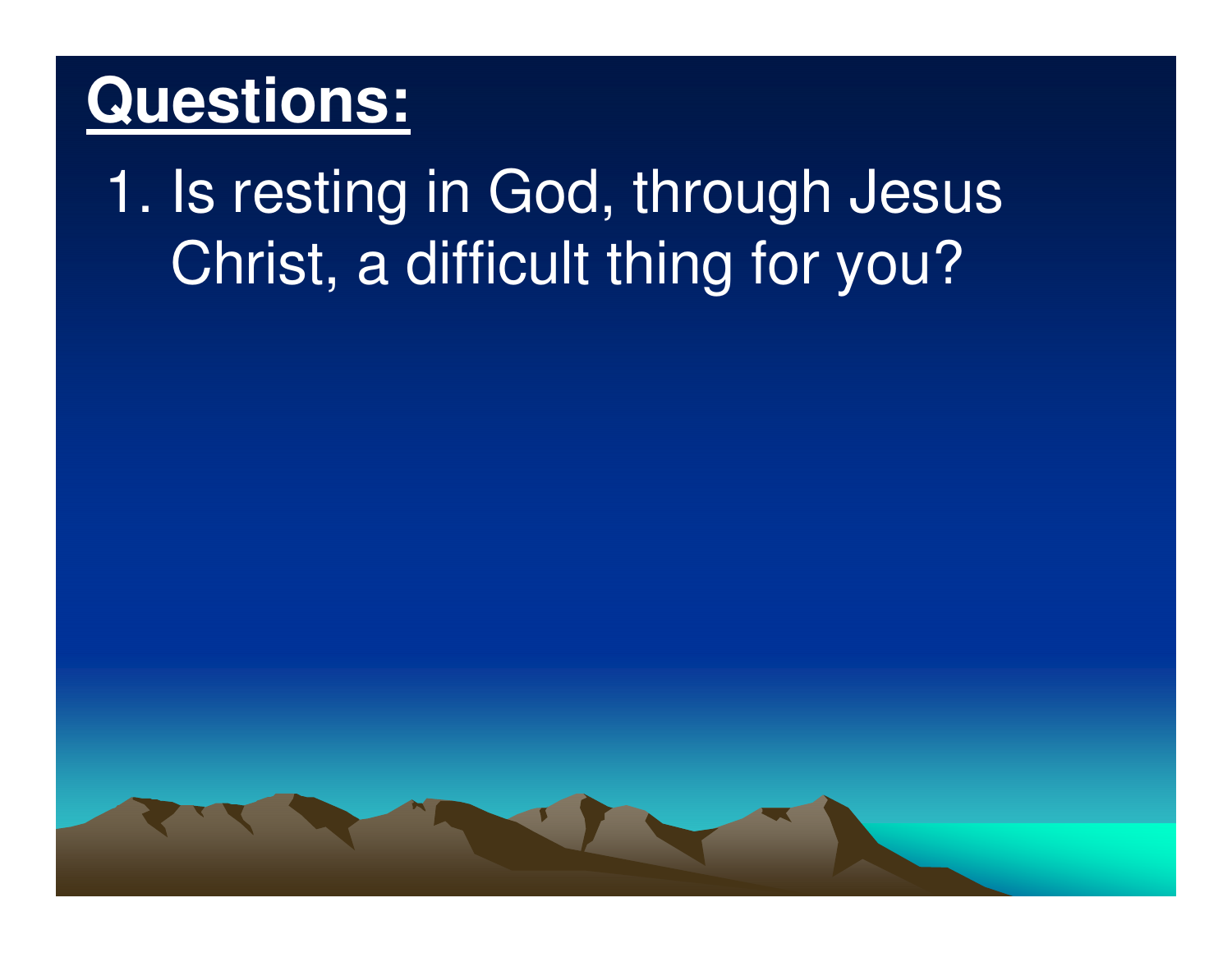2. Do you worry about the future?Are you RESTING in God? Is He your REST?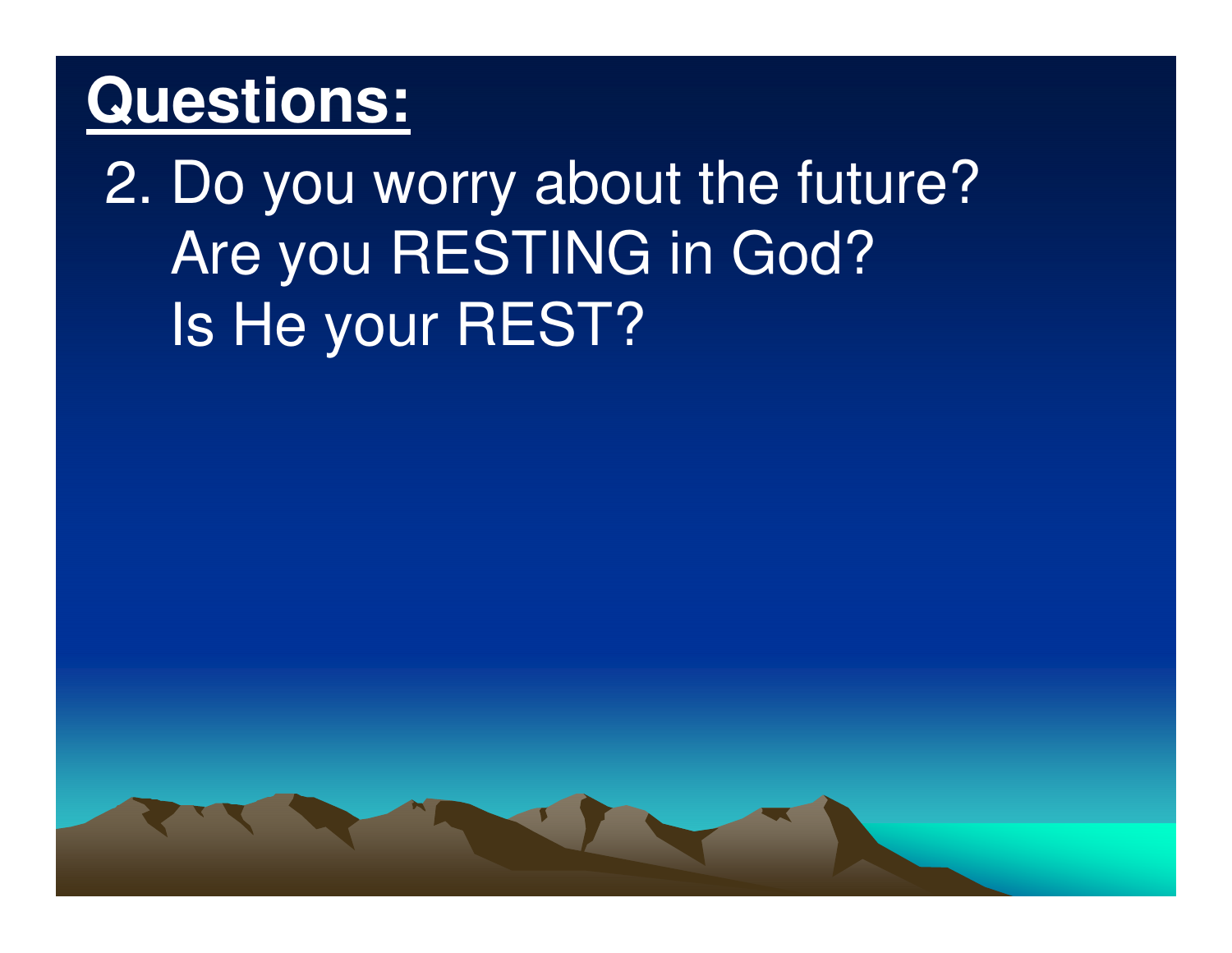3. How does it make you feel that God wants you to **connect** with Him on a regular basis?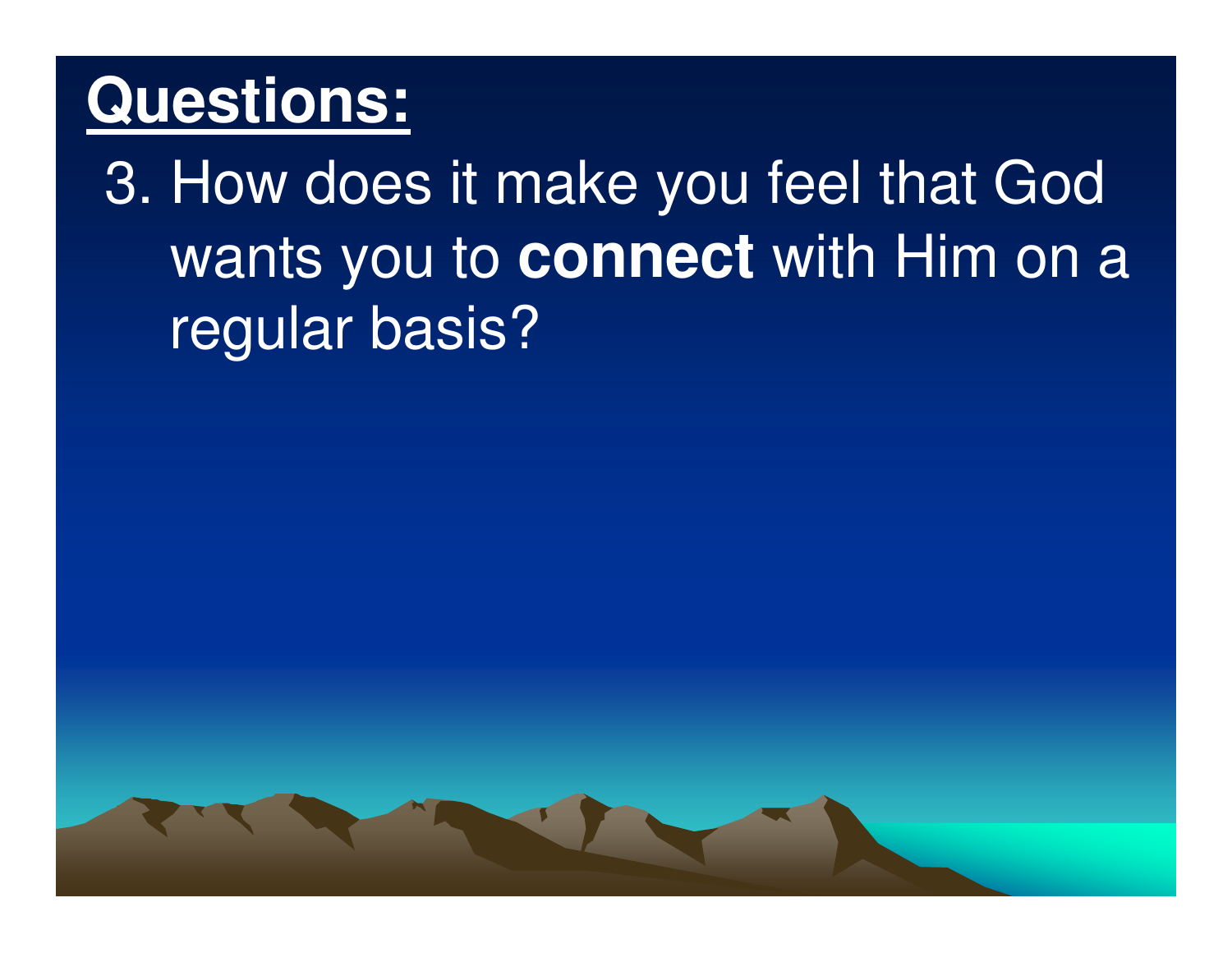### 4. Do you look forward to Connecting with God on a consistent basis?

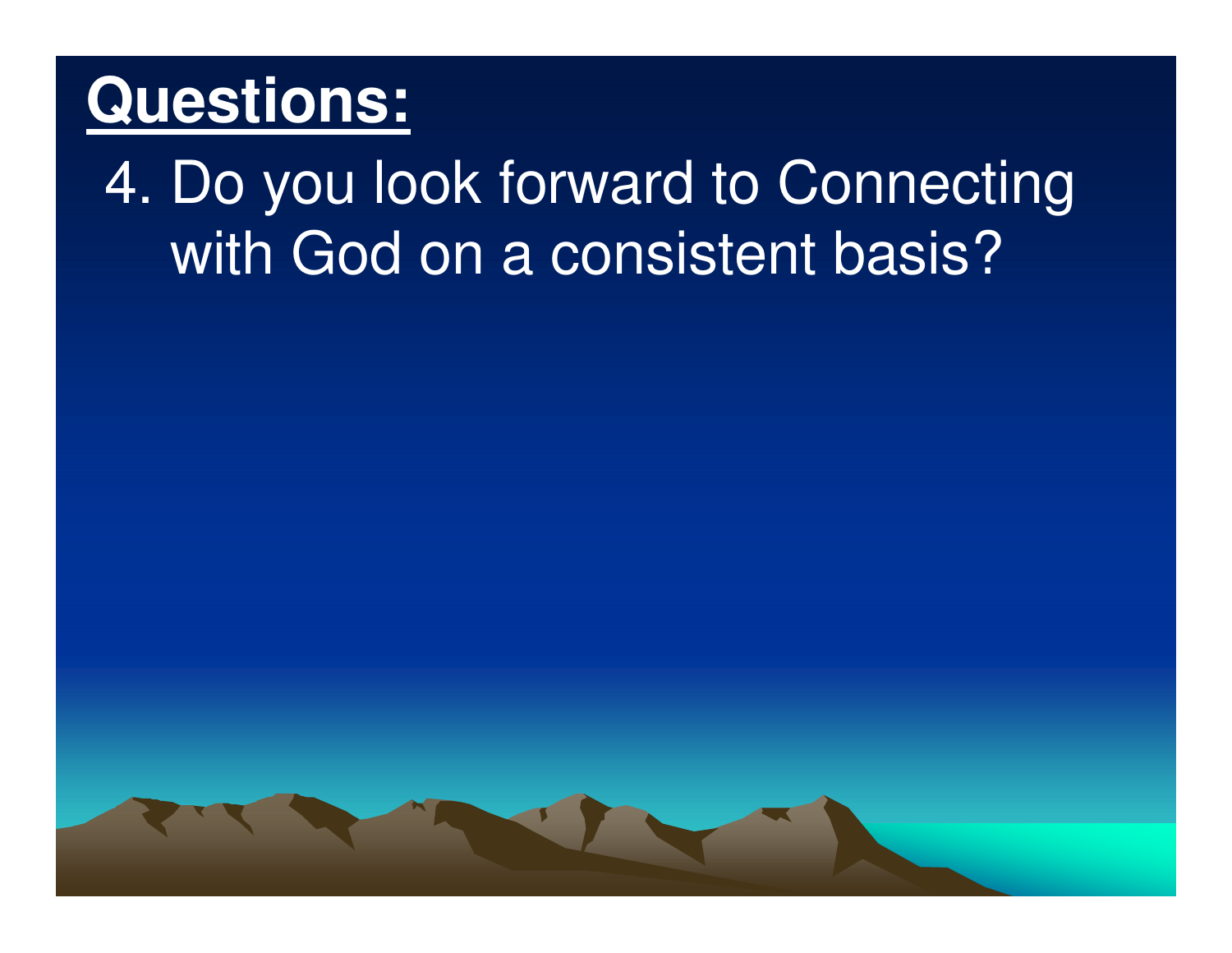5. Do you look forward to worshipping, praising, singing to, singing about and thanking God personally and with others on a regular basis?